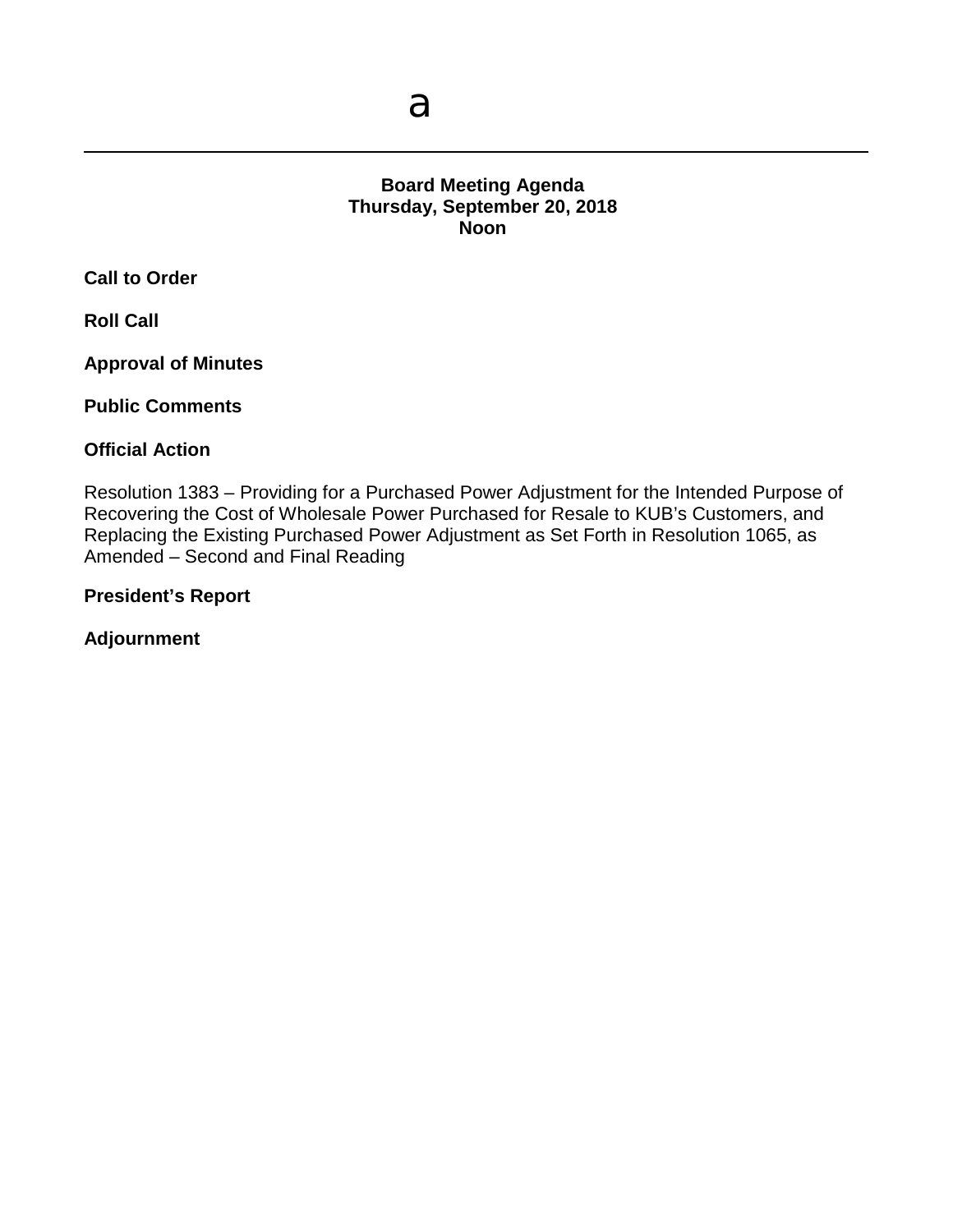

September 14, 2018

Knoxville Utilities Board 445 South Gay Street Knoxville, Tennessee 37902

Commissioners:

As discussed at the August Board meeting, TVA maintains a hydro-preference mechanism designed to allocate the lower power cost benefit of TVA's hydro generation to residential customers in the Tennessee Valley region.

The mechanism works by TVA providing hydro credits on KUB's monthly power bill for sales to residential customers, and debits (or charges) on the power bill for sales to non-residential customers, which are then flowed through to KUB's customers through retail electric rates.

TVA's goal is for hydro credits and debits to balance across the Valley. The current credit and debit values, which were established by TVA in 2011, are no longer in balance, as the total credits provided to residential customers exceed the total debits (or charges) received by TVA. To correct the imbalance, TVA will be increasing the value of the debits (or charges) for nonresidential customers effective October 2018.

To appropriately flow-through the rebalancing to KUB's residential and non-residential electric customers, a change needs to be made to KUB's Purchased Power Adjustment (PPA). The PPA was previously adopted by the Board to automatically flow-through changes in TVA's rates/costs to KUB's electric customers. Absent Board action, the planned rebalancing will have the unintended consequence of increasing KUB's residential electric rates by approximately 0.2 percent under the current PPA.

Resolution 1383, providing for the adoption of a revised PPA, was approved by the Board on the first of two readings at the August Board meeting. Second reading will occur at the September 20 meeting. I recommend the approval of Resolution 1383 on second and final reading.

Respectfully submitted,

Nintha Roach

Mintha E. Roach President and CEO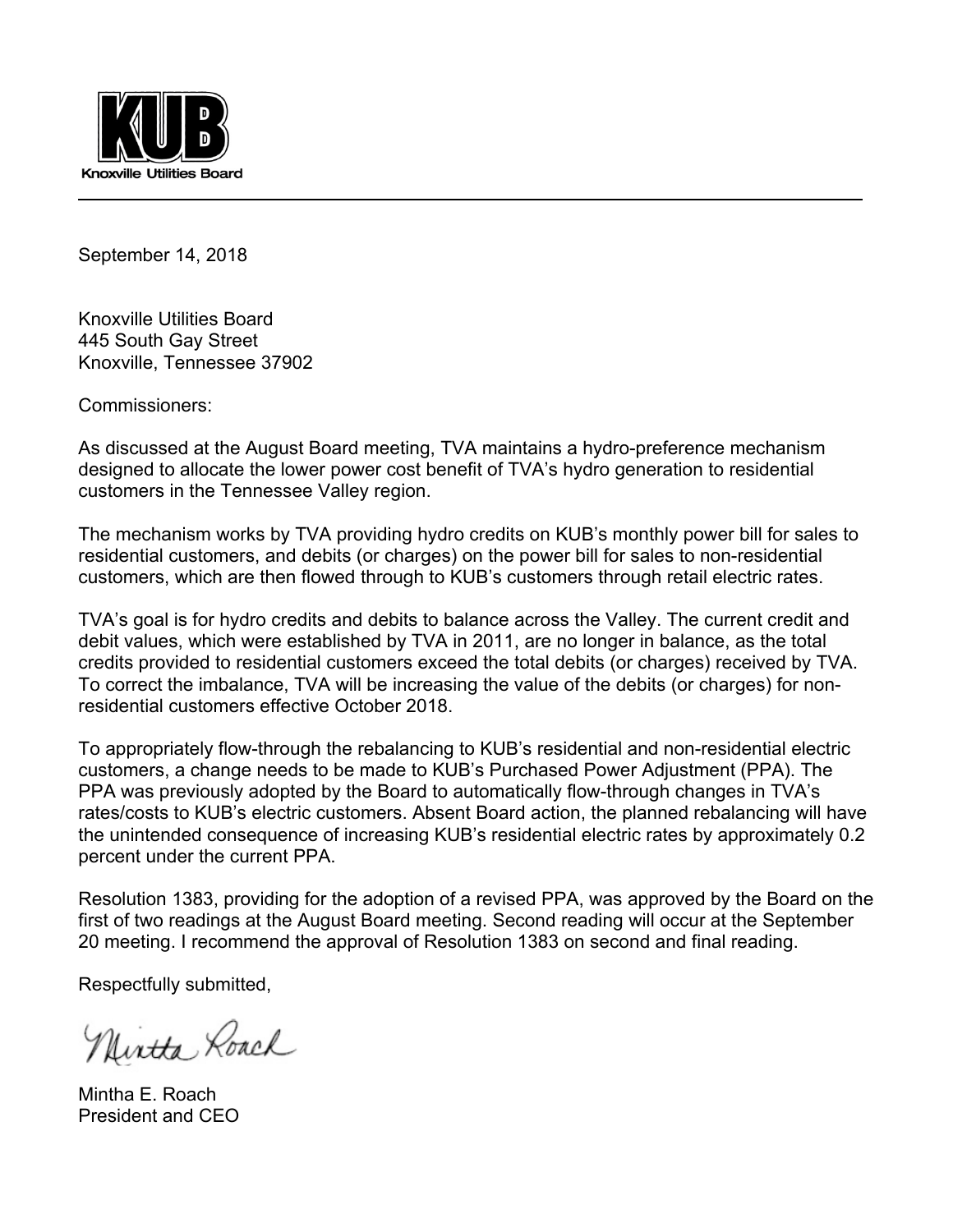## **RESOLUTION NO. 1383**

**A Resolution Providing for a Purchased Power Adjustment for the Intended Purpose of Recovering the Cost of Wholesale Power Purchased for Resale to KUB's Customers, and Replacing the Existing Purchased Power Adjustment as Set Forth in Resolution 1065, as Amended** 

 **Whereas,** the Knoxville Utilities Board ("KUB") purchases electric power on the wholesale market for resale to its retail customers; and

 **Whereas**, KUB presently purchases its entire power supply requirements from the Tennessee Valley Authority ("TVA"); and

 **Whereas**, hydro generation represents approximately 10 percent of TVA's total sources of electric power generation; and

 **Whereas**, TVA has assigned the benefit of hydro generation to residential customers in the Tennessee Valley region; and

 **Whereas**, hydro generation credits are included in rates for residential electric customers and off-setting hydro generation debits are included in rates for nonresidential electric customers; and

 **Whereas**, TVA has recommended a rebalance of the hydro credit and debit amounts across the Valley which may affect the hydro adjustment amounts currently included in residential and non-residential rates; and

 **Whereas,** the Knoxville Utilities Board of Commissioners ("Board") previously adopted Resolution 1065, as amended, establishing a Purchased Power Adjustment for recovering the cost of wholesale power purchased for resale to KUB's customers; and

 **Whereas**, it is recommended the Board revise the Purchased Power Adjustment to allocate changes in the hydro credits and debits to the appropriate rates for cost recovery; and

 **Whereas**, additional changes are recommended to the Purchased Power Adjustment for language updates; and

 **Whereas,** it is in the best interest of KUB and its customers for KUB to adopt the Purchased Power Adjustment set forth in this Resolution

**Now, Therefore, Be it Hereby Resolved by the Board of Commissioners of the Knoxville Utilities Board:**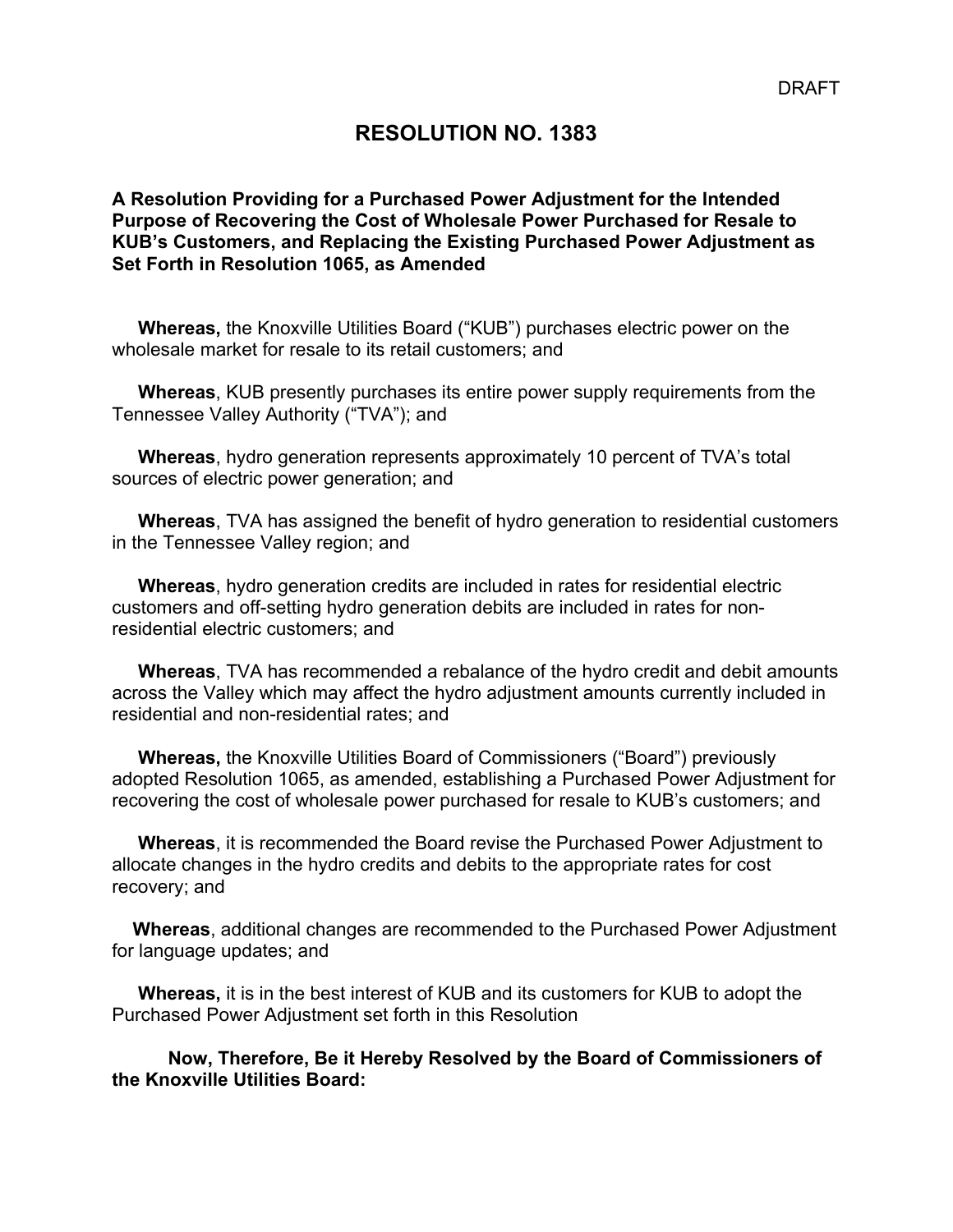## **Section 1**

That the Purchased Power Adjustment previously established in Resolution 1065, as amended, shall be deleted in its entirety and replaced with the Purchased Power Adjustment as set forth below.

## **Section 2**

That the Rate Schedules of the Electric Division of the Knoxville Utilities Board (KUB) shall be adjusted as follows:

## PURCHASED POWER ADJUSTMENT

I. Provision for Adjustment

The electricity rates per kWh, per kW or per customer account billed as set forth in the Rate Schedules of the Electric Division (Division) shall be increased or decreased by amounts hereinafter described, which amounts are called the "Purchased Power Adjustment" or the PPA.

- II. Intent and Application to Various Purchases
	- (a) This Purchased Power Adjustment is intended to assure that KUB recovers on an equitable basis the total cost of electricity purchased for delivery to its electricity sales customers. The PPA is further intended to assure that no excess or deficiency in cost recovery from KUB's electric customers occurs.
	- (b) The PPA anticipates various costs of purchased power for the general distribution system including, but not limited to:
		- 1. the cost of energy purchased
		- 2. the cost of power demanded
		- 3. the amount of hydro preference adjustment

#### III. Definitions

The following definitions shall apply to the terms as used in this Section. Any term used in this Section that is not otherwise defined in this Section shall have the meaning customarily ascribed to that term in the electric industry.

- (a) Adjustment period the twelve-month period beginning with the Effective Date of the Purchased Power Adjustment
- (b) Base Rates of Purchased Power are: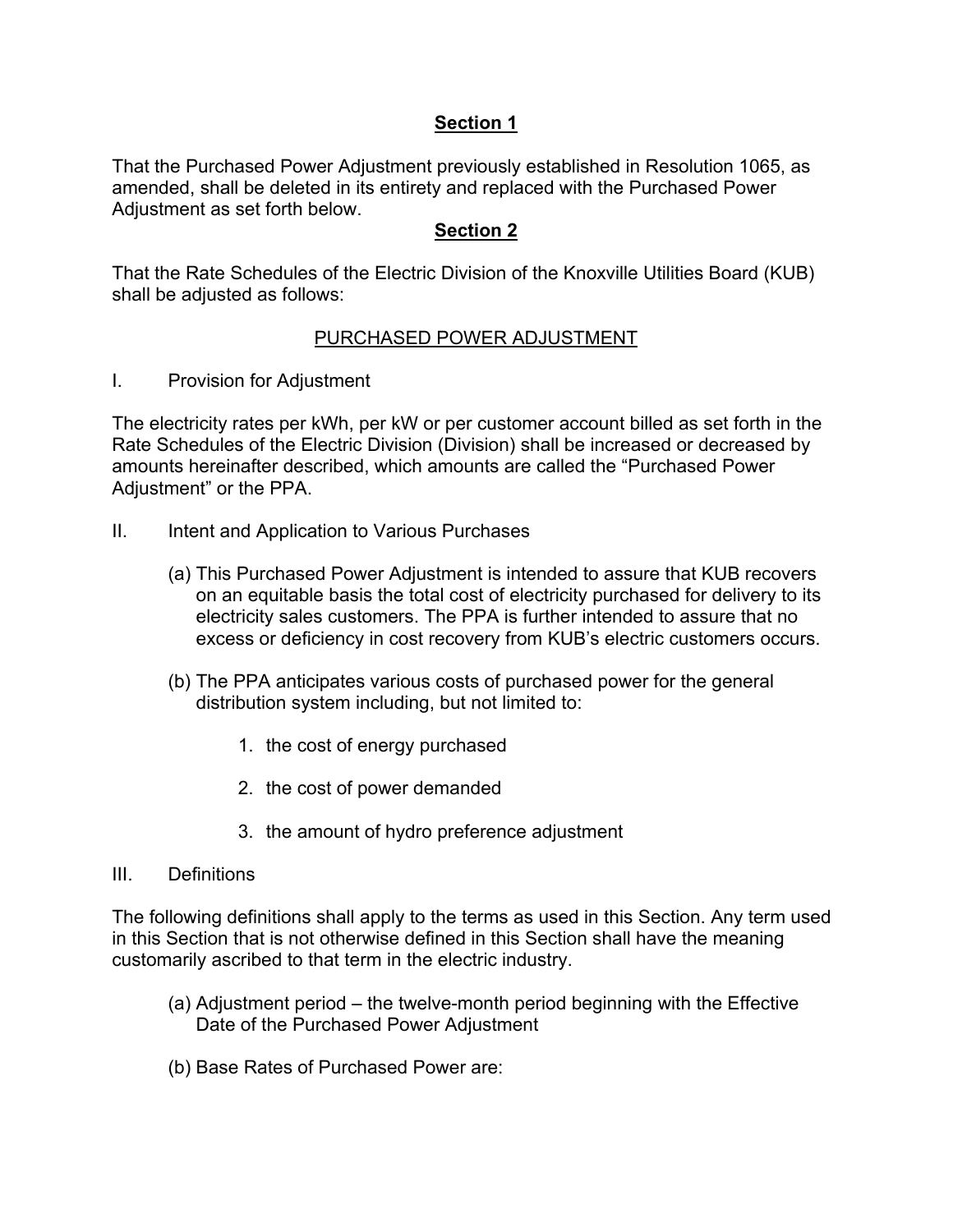- 1. Standard Service Base Rates as set forth in Appendix A to this resolution
	- i. Demand kW Base Rate the components designed to recover the cost of demand through Demand kW Sales
	- ii. Demand kWh Base Rate the components designed to recover the cost of demand through Demand kWh Sales
	- iii. Energy kWh Base Rate the components designed to recover the cost of energy purchased through Energy kWh Sales
	- iv. Residential Customer Hydro Credit the component designed to allocate the customer based hydro credit to each eligible residential customer account billed
	- v. Hydro Energy Credit the components deigned to allocate the wholesale hydro energy credit to applicable Energy Sales
	- vi. Hydro Energy Debit the components designed to allocate the wholesale hydro energy debit to applicable Energy Sales
- 2. Manufacturing and General Power Service Cost Components the wholesale base rates as set forth in the current wholesale rate schedules from Supplier plus an historical average for distribution losses
- (c) Base Retail Electric Rates the retail rates per kWh or kW of electricity use or power demanded, or per customer account billed, exclusive of PPA components
- (d) Billing Determinants average Standard Service units billed to KUB by its Supplier during the Computation Period, adjusted for known and measurable changes
	- 1. Demand Billing Determinants average Standard Service kW
	- 2. Energy Billing Determinants average Standard Service kWh
	- 3. Residential Customer Hydro Credit the sum of eligible residential customer accounts billed during KUB's most recently completed fiscal year
	- 4. Hydro Energy Credit average kWh used to calculate the hydro adjustment *credited* to KUB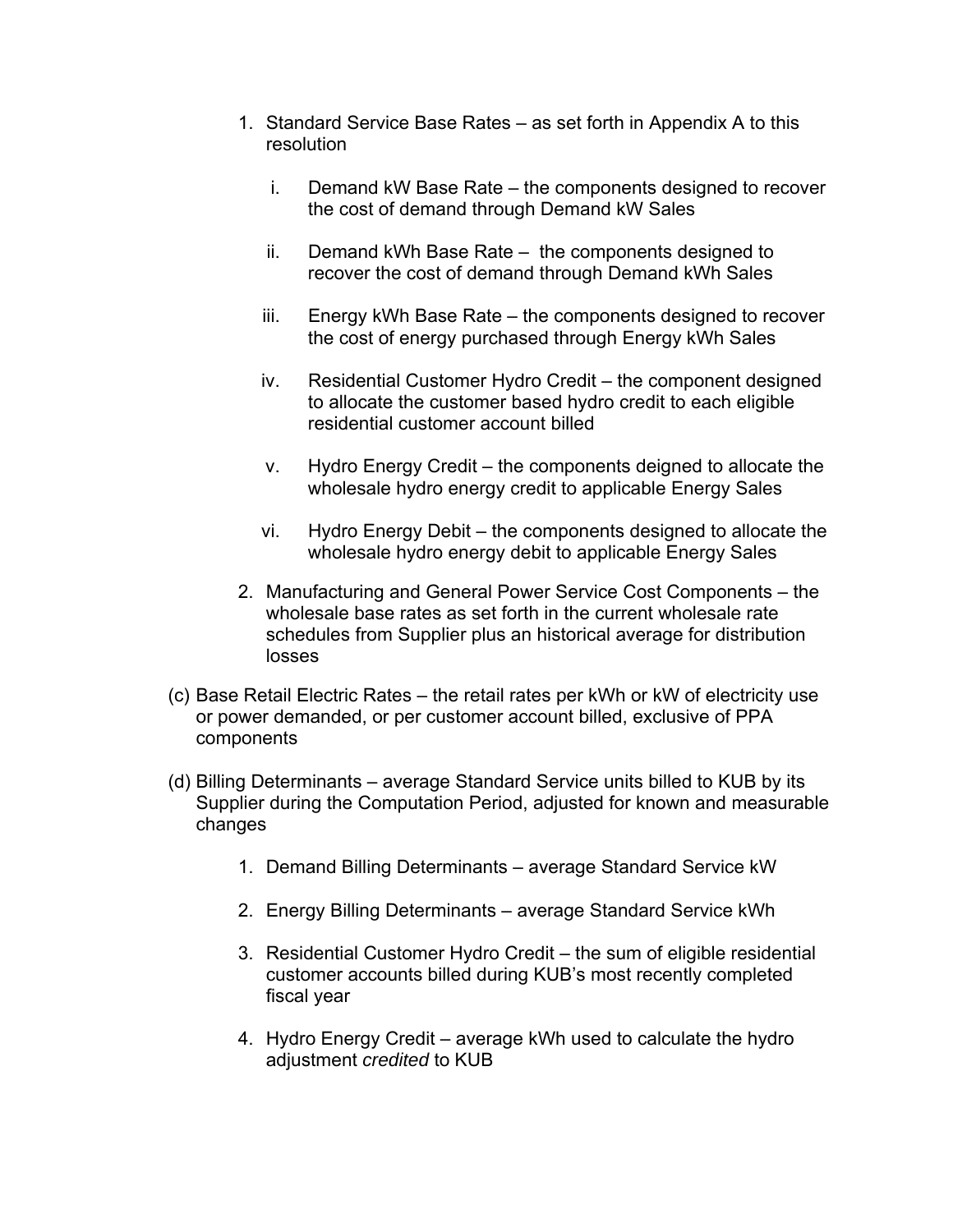- 5. Hydro Energy Debit average kWh used to calculate the Hydro adjustment *debited* to KUB
- (e) Change in Purchased Power Cost = Projected Purchased Power Cost less Power Cost Recovery (As follows):
	- 1. Change in Demand Cost = Projected Demand Cost less Demand Cost Recovery
		- i. Change in Demand Cost  $kW =$ Change in Demand Cost x (Demand kW Power Cost Recovery/Demand Cost Recovery)
		- ii. Change in Demand Cost kWh = Change in Demand Cost x (Demand kWh Power Cost Recovery/Demand Cost Recovery)
	- 2. Change in Energy Cost = Projected Energy Cost less Energy Cost **Recovery**
	- 3. Change in Residential Customer Hydro Credit Cost = Projected Residential Customer Hydro Credit Cost less Residential Customer Hydro Credit Cost Recovery
	- 4. Change in Hydro Energy Credit Cost = Projected Hydro Energy Credit Cost less Hydro Energy Credit Cost Recovery
	- 5. Change in Hydro Energy Debit Cost = Projected Hydro Energy Debit Cost less Hydro Energy Debit Cost Recovery
- (f) Computation Period the thirty-six (36) month period utilized to compute historical volumes purchased from Supplier and billed to customers. Such period shall be the thirty-six (36) month period ending on the last day of the fiscal year which is not more than ninety-three (93) days prior to the proposed Effective Date, as hereinafter defined, which month shall be determined by KUB based upon the availability of the needed information
- (g) Computation Period Sales historic volumes billed to customers adjusted for known and measurable changes
	- 1. Demand kW Sales the sum of the average power demanded (kW) metered to Standard Service customers
	- 2. Demand kWh Sales the sum of the average volumes of electricity having a demand component (kWh) metered to Standard Service customers
	- 3. Energy kWh Sales the sum of the average volumes of electricity (kWh) metered to Standard Service customers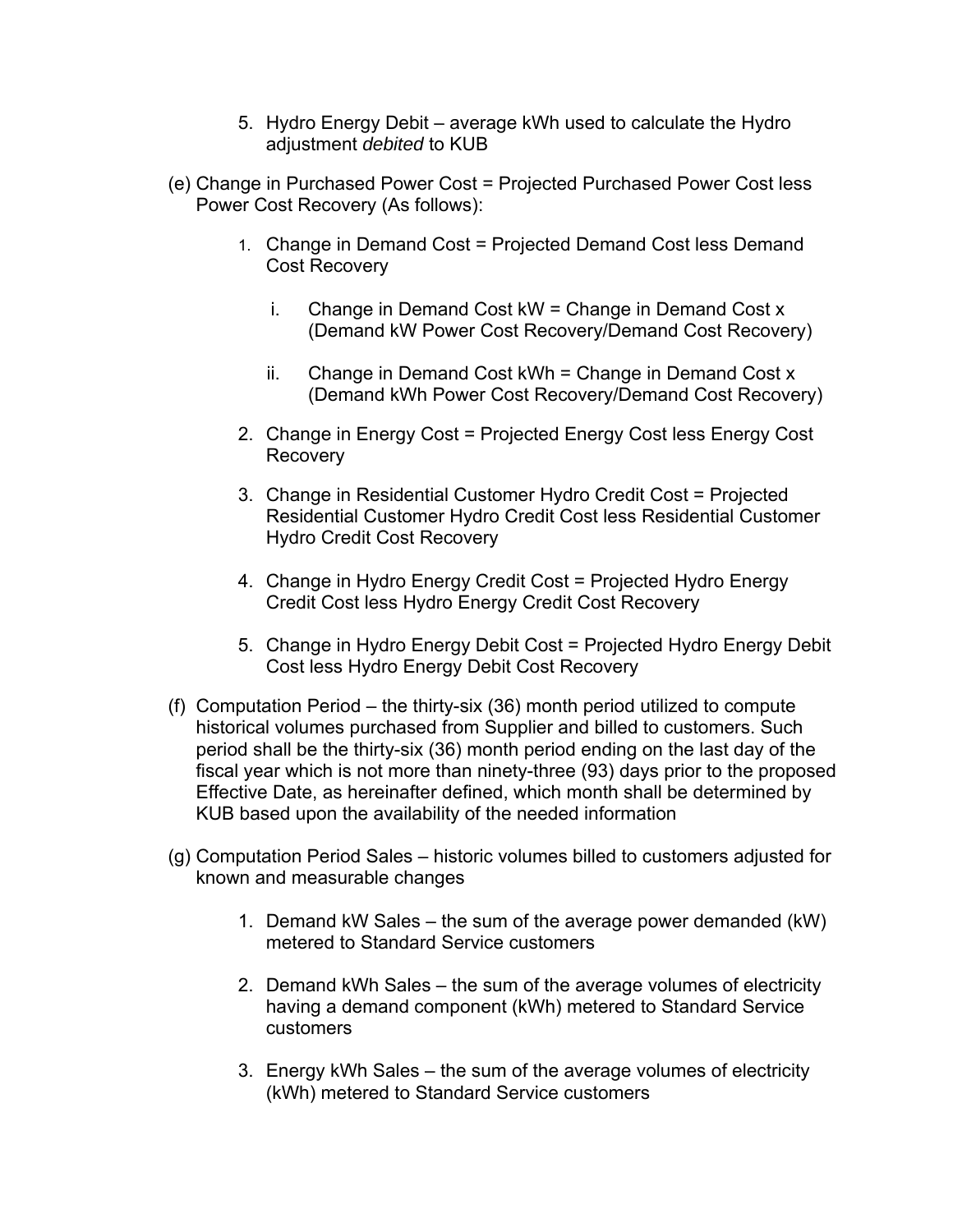- 4. Residential Customer Hydro Credit Sales the sum of eligible residential customer accounts billed in the most recent KUB fiscal year
- 5. Hydro Energy Credit Sales the sum of the average volumes to which the wholesale hydro energy credit applies, expressed in kWh, metered to eligible residential customers
- 6. Hydro Energy Debit Sales the sum of the average volumes to which the wholesale hydro energy debit applies, expressed in kWh, metered to Standard Service customers
- (h) Manufacturing and General Power Service power and energy sold and billed to KUB under any classification other than Standard Service
- (i) Power Cost Recovery the Projected Purchased Power Cost recovery during the Adjustment Period using the Base Rates. The Power Cost Recovery shall be calculated as follows:
	- 1. Demand Cost Recovery the sum of the Demand kW Power Cost Recovery and the Demand kWh Power Cost Recovery as described below:
		- i. Demand kW Power Cost Recovery = Demand kW Base Rates (\$) x Demand kW Sales (kW)
		- ii. Demand kWh Power Cost Recovery = Demand kWh Base Rates (\$) x Demand kWh Sales (kWh)
	- 2. Energy Cost Recovery = Energy kWh Base Rates (\$) x the sum of Energy kWh Sales (kWh)
	- 3. Residential Customer Hydro Credit Cost Recovery = Residential Customer Hydro Credit (\$) x Residential Customer Hydro Credit Sales (#)
	- 4. Hydro Energy Credit Cost Recovery = Hydro Energy Credit (\$) x Hydro Energy Credit Sales (kWh)
	- 5. Hydro Energy Debit Cost Recovery = Hydro Energy Debit (\$) x Hydro Energy Debit Sales (kWh)
- (j) Projected Purchased Power Cost the Purchased Power Costs projected to be incurred by the Division during the Adjustment Period. The Purchased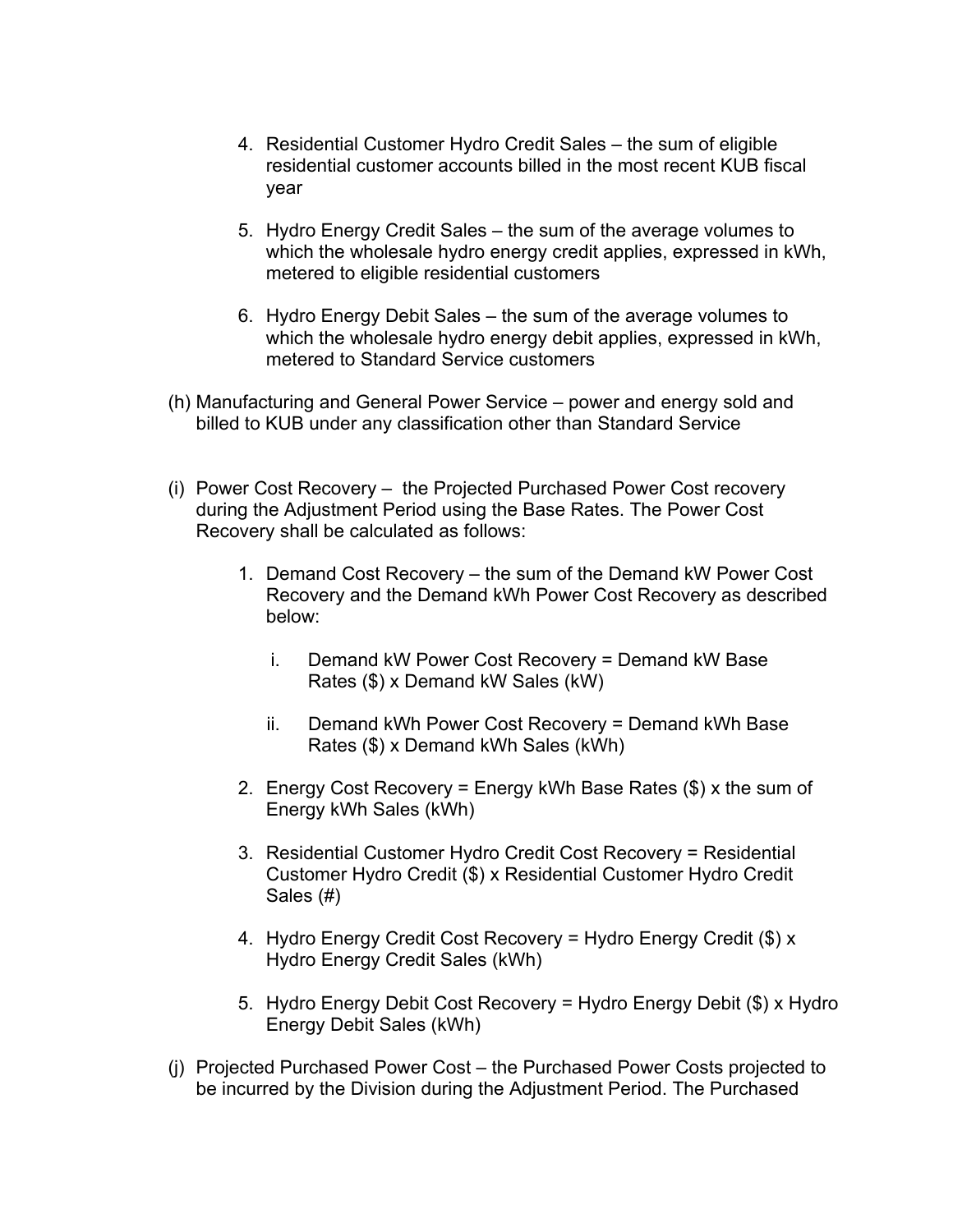Power Costs shall be based on the best information available to KUB and shall have categories as follows:

- 1. Projected Demand Cost = all projected Purchased Power Demand Costs including, but not limited to, Demand Billing Determinants x the appropriate Supplier Rates
- 2. Projected Energy Cost = all projected Purchased Power Energy Costs including, but not limited to, Energy Billing Determinants x the appropriate Supplier Rates
- 3. Projected Residential Customer Hydro Credit Cost = Residential Customer Hydro Credit Billing Determinants x the appropriate Supplier Rates
- 4. Projected Hydro Energy Credit Cost = Hydro Energy Credit Billing Determinants x the appropriate Supplier Rates
- 5. Projected Hydro Debit Cost = Hydro Energy Debit Billing Determinants x the appropriate Supplier Rates
- (k) Purchased Power Costs the total cost paid or to be paid to Supplier in connection with the purchase of electricity for the Division. Purchased Power Costs are segregated into categories as follows:
	- 1. Purchased Power Demand Costs all Purchased Power Costs related to and varying with power demanded (i.e. kW)
	- 2. Purchased Power Energy Costs Purchased Power Costs, including both fuel and non-fuel components of electricity, and excluding calculation of Hydro Energy Debits and Hydro Energy Credits, related to and varying with energy consumption (i.e. kWh)
	- 3. Purchased Power Residential Customer Hydro Credit Costs all Purchased Power costs calculated as a credit based on number of eligible residential accounts billed
	- 4. Purchased Power Hydro Energy Credit Costs all Standard Service Purchased Power costs calculated as a credit based on eligible Hydro Energy Credit volumes (i.e. kWh)
	- 5. Purchased Power Hydro Energy Debit Costs all Standard Service Purchased Power costs calculated as a debit based on eligible Hydro Energy Debit volumes (i.e. kWh)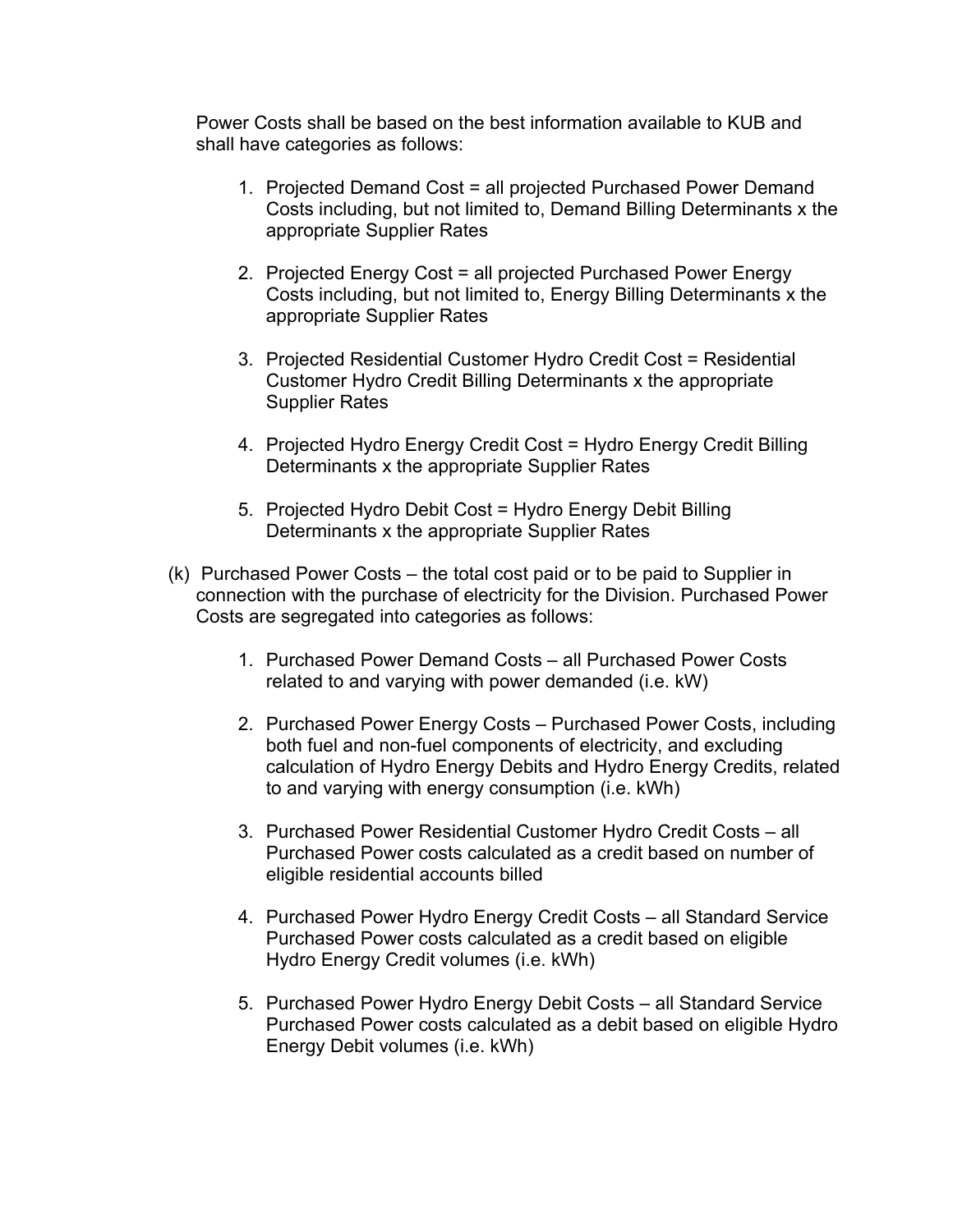All other costs not directly attributable to one of the categories described above shall default to Purchased Power Energy Costs.

All costs not attributable to Manufacturing and General Power Service shall default to Standard Service.

- (l) Standard Service power and energy taken by KUB from Supplier for resale to customers and billed to KUB by Supplier at Standard Service wholesale rates
- (m) Supplier any entity that sells electricity to the Division
- (n) Supplier Rates the Supplier's rates which are known or if not known which are reasonably anticipated to be in effect on the first day of the Adjustment Period
- IV. Seasonal periods shall be determined as defined in the retail rate schedules of KUB's Electric Division.
- V. Computation of the Purchased Power Adjustment Components

All change in costs which can be directly attributed to specific customer classes shall be recovered from those customer classes; where change in costs cannot be directly attributed to specific customer classes those costs shall be divided over all Standard Service demand or energy sales as applicable.

Where change in costs cannot otherwise be directly attributed, the change in costs shall be divided over applicable Energy kWh Sales.

The components of the Purchased Power Adjustment shall be computed and rounded to the nearest hundredth of a cent per kWh, with five thousandths of a cent to be increased to the next higher hundredth of a cent, for adjustments affecting kWh; and computed and rounded to the nearest cent per kW, with five tenths of a cent to be increased to the next higher cent, for adjustments affecting kW, as follows:

- (a) Demand kW Component = Change in Demand Cost kW/Demand kW **Sales**
- (b) Demand kWh Component = Change in Demand Cost kWh/Demand kWh Sales
- (c) Energy Component = Change in Energy Cost/Energy kWh Sales
- (d) Residential Customer Hydro Credit Component = Change in Residential Customer Hydro Credit Cost/Hydro Energy Credit Sales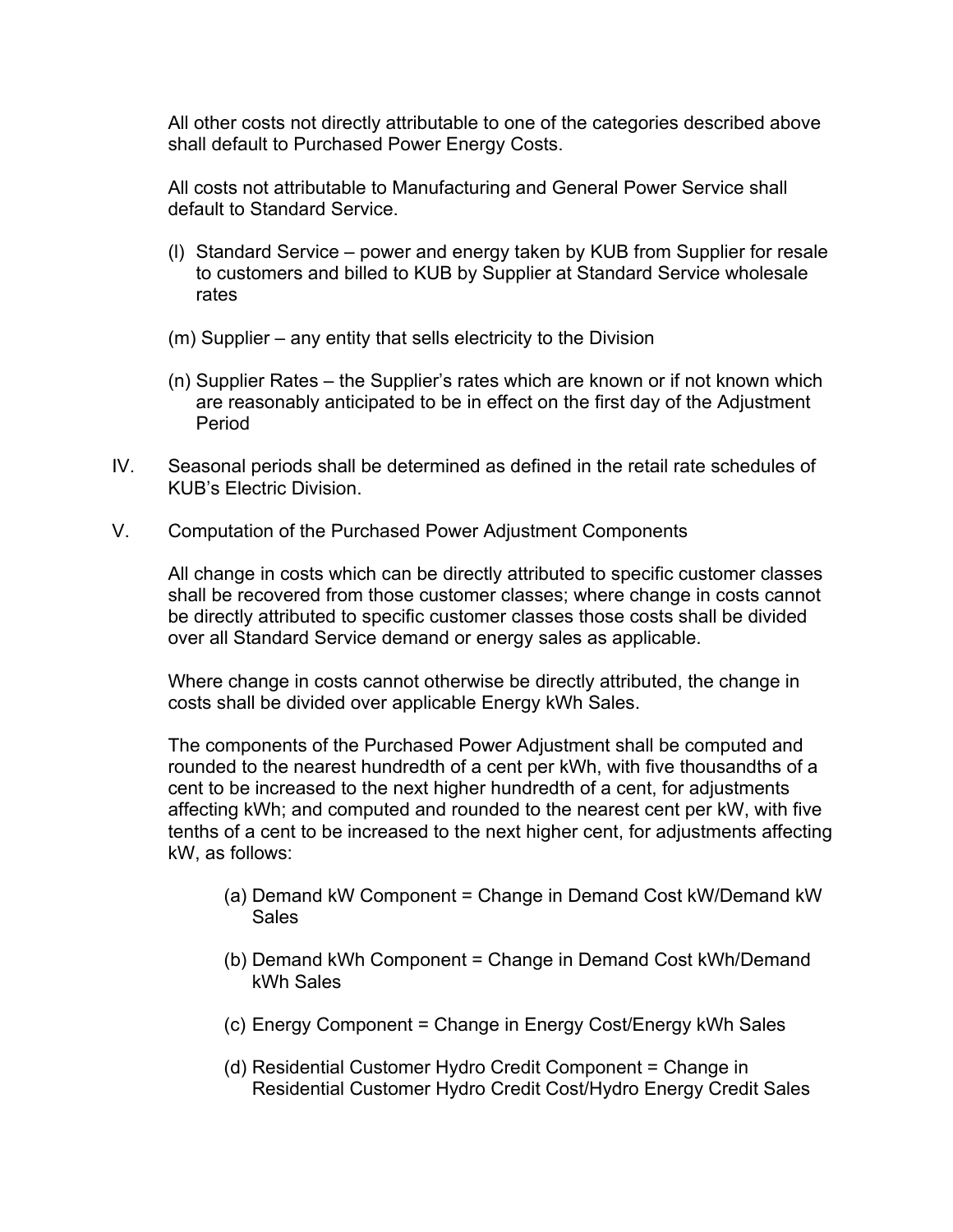- (e) Hydro Energy Credit Component = Change in Hydro Energy Credit Cost/Hydro Energy Credit Sales
- (f) Hydro Energy Debit Component = Change in Hydro Energy Debit Cost/Hydro Energy Debit Sales
- (g) Manufacturing and General Power Service Energy Component Any energy rate per kilowatt hour (kWh) set forth in the current wholesale rate schedules for any rate schedule of the Electric Division duly adopted by the Board for Manufacturing and General Power Service subsequent to this resolution shall be increased or decreased, as applicable, by an amount equivalent to the increase or decrease for the wholesale energy rate for each respective rate schedule, plus an amount to provide for any change in distribution loss charges due to an increase or decrease in the respective wholesale energy rate
- (h) Manufacturing and General Power Service Demand Component Any demand rate per kilowatt (kW) set forth in the current wholesale rate schedules for any rate schedule of the Electric Division duly adopted by the Board for Manufacturing and General Power Service subsequent to this resolution shall be increased or decreased, as applicable, by an amount equivalent to the increase or decrease in the wholesale demand rate for each respective rate schedule, plus an amount to provide for any change in distribution loss charges due to an increase or decrease in the respective demand rate
- VI. Application and Effective Date of the Purchased Power Adjustment
	- (a) The Purchased Power Adjustment shall consist of the following:
		- 1. Standard Service Demand kW Purchased Power Adjustment the Demand kW Component
		- 2. Standard Service Demand kWh Purchased Power Adjustment the Demand kWh Component
		- 3. Standard Service Energy Purchased Power Adjustment the Energy **Component**
		- 4. Residential Hydro Credit Purchased Power Adjustment the Residential Customer Hydro Credit Component and the Hydro Energy Credit Component
		- 5. Hydro Energy Debit Purchased Power Adjustment the Hydro Energy Debit Component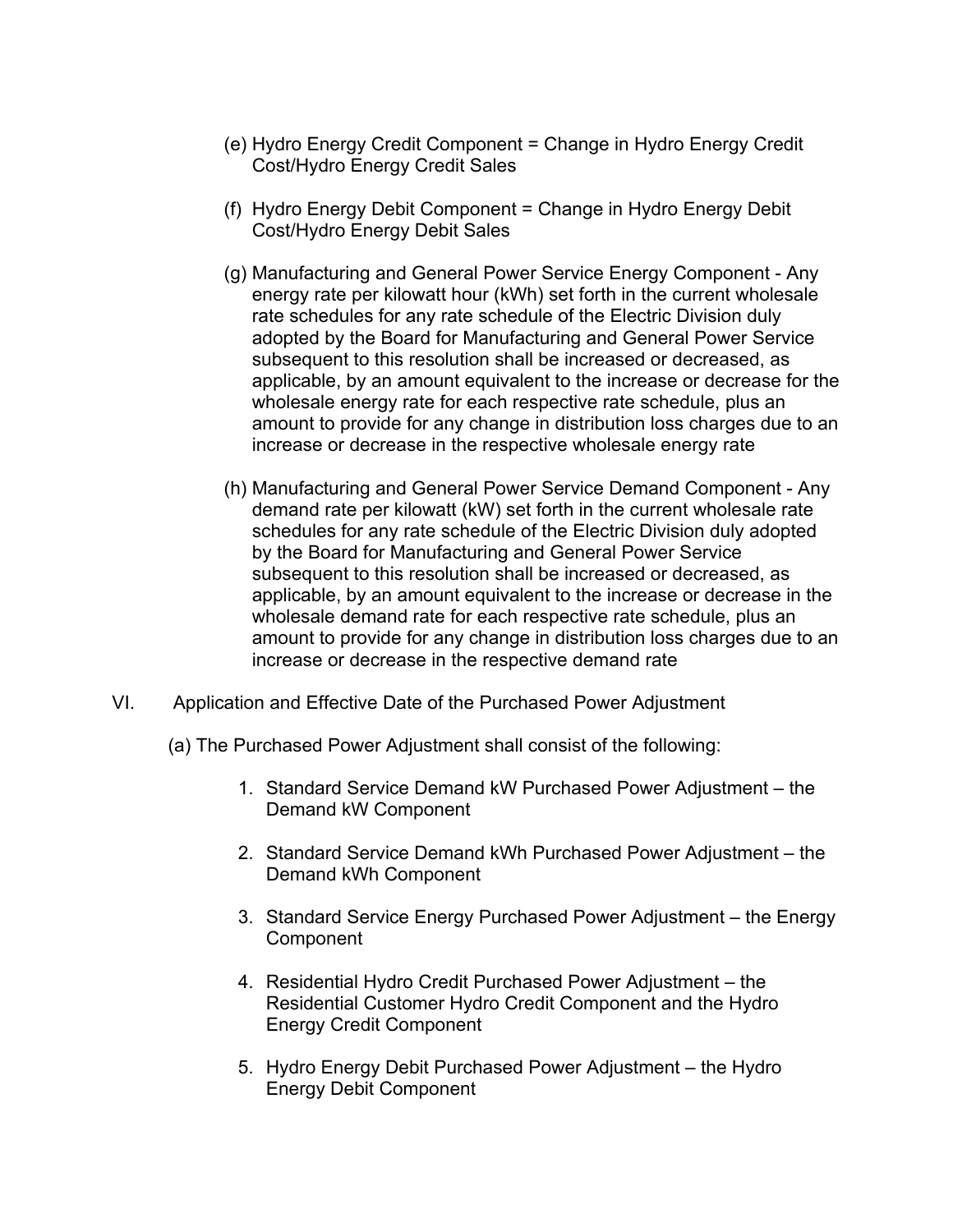- 6. Manufacturing and General Power Service Purchased Power Adjustment – the sum of the Manufacturing and General Power Service Demand Component and the Manufacturing and General Power Service Energy Component
- (b) Each Purchased Power Adjustment shall apply to billing periods beginning on or after the Effective Date of such adjustment.
	- 1. The Standard Service Demand kW Purchased Power Adjustment shall be added to or deducted from, as appropriate, the Base Retail Electric Rates for Rate Schedule GSA, and for any other rate schedule designated for Standard Service of the Electric Division, duly adopted by the Board subsequent to this resolution.
	- 2. The Standard Service Demand kWh Purchased Power Adjustment shall be added to or deducted from, as appropriate, the Base Retail Electric Rates for Rate Schedules RS, GSA, LS, and for any other rate schedule designated for Standard Service of the Electric Division, duly adopted by the Board subsequent to this resolution.
	- 3. The Standard Service Energy Purchased Power Adjustment shall be added to or deducted from, as appropriate, the Base Retail Electric Rates for Rate Schedules RS, GSA, LS, and for any other rate schedule designated for Standard Service of the Electric Division, duly adopted by the Board subsequent to this resolution.
	- 4. The Residential Hydro Credit Purchased Power Adjustment shall be added to or deducted from, as appropriate, the Base Retail Electric Rates for Rate Schedule RS.
	- 5. The Hydro Energy Debit Purchased Power Adjustment shall be added to or deducted from, as appropriate, the Base Retail Electric Rates for any rate schedule, other than Rate Schedule RS, designated for Standard Service of the Electric Division.
	- 6. The Manufacturing and General Power Service Purchased Power Adjustment shall be added to or deducted from, as appropriate, the Base Retail Electric Rates for rate schedules other than those designated for power and energy sold under Standard Service.
- (c) The Purchased Power Adjustment shall be computed as of and shall take effect on the first day of each calendar month (the "Effective Date").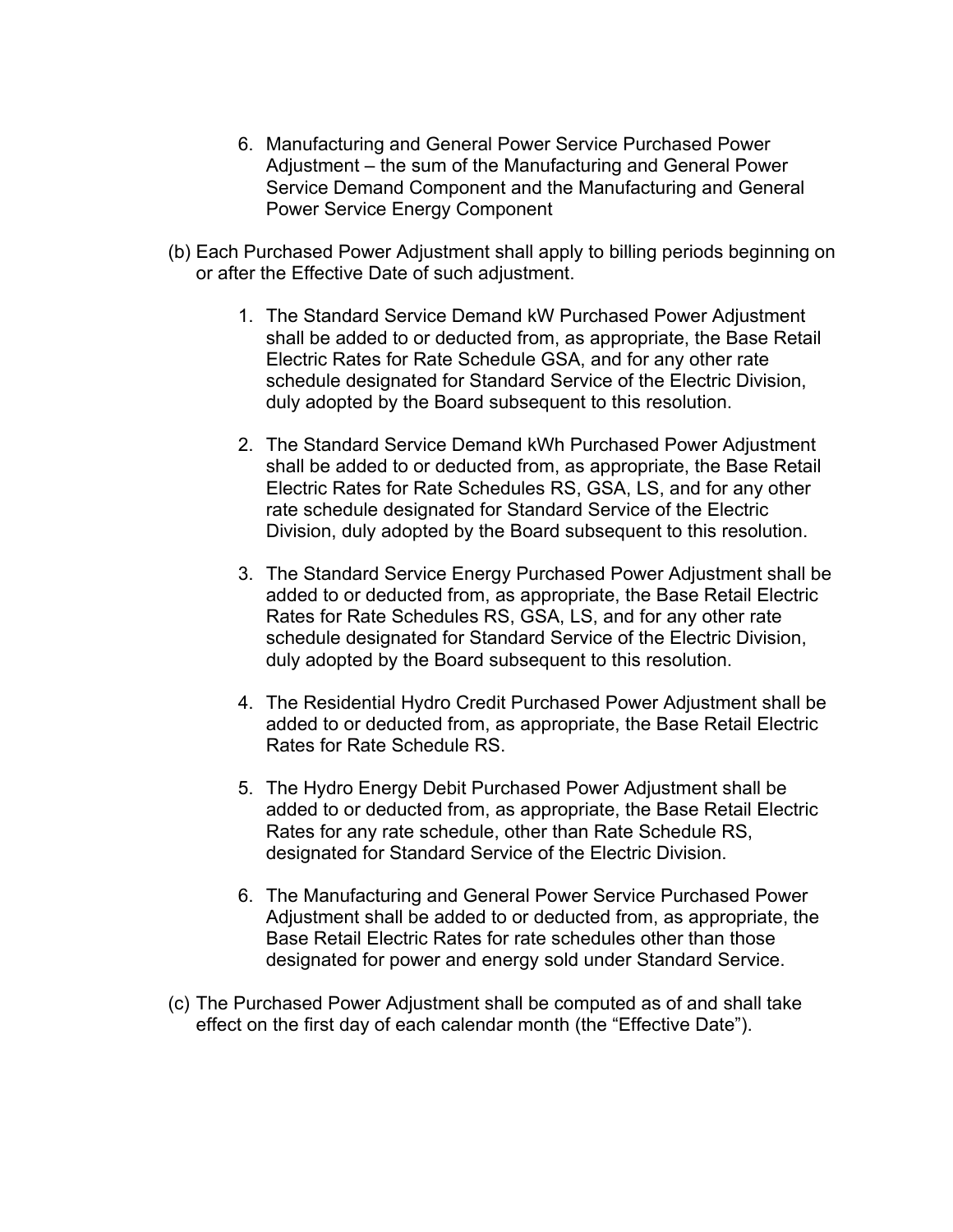- (d) Each computation of the Purchased Power Adjustment shall be promptly filed with the Chief Financial Officer and shall be accompanied with appropriate documentation supporting the calculation of the Purchased Power Adjustment.
- VII. Purchased Power Accounting
	- (a) To appropriately match revenues with the cost of purchased power as contemplated under this PPA, KUB shall originally record Purchased Power Costs as debit entries in the "Unrecovered Purchased Power" account. Monthly KUB shall debit the appropriate subaccount(s) of "Other Power Supply Expenses" with an amount equal to the product obtained by multiplying the appropriate power cost components (the sum of the Base Rates of Purchased Power and the current applicable Purchased Power Adjustment) by the appropriate sales billed to customers. The corresponding monthly credit entry shall be made to the "Unrecovered Purchased Power Cost" account.
	- (b) The "Unrecovered Purchased Power Cost" account shall be subclassified into appropriate subaccounts, but at a minimum separate subaccounts shall be maintained for demand, energy, residential customer hydro credit, hydro energy credit, and hydro energy debit categories of the Purchased Power Costs.
	- (c) If it cannot be determined which subaccount should be debited, the energy subaccount will be debited.
- VIII. Adjustment for Over or Under Recovery of Standard Service Purchased Power Cost
	- (a) To permit amortization of the accumulated balance in the "Unrecovered Purchased Power Cost" account, KUB shall include on August 1 of each year the June 30 balance of the "Unrecovered Purchased Power Cost" account for such year in the calculation of the Standard Service Purchased Power Adjustment. This balance shall be included in each monthly calculation of the Standard Service Purchased Power Adjustment commencing on August 1 and thereafter until the following August 1 at which time it shall be superseded by the then current June 30 balance.
	- (b) The "Unrecovered Purchased Power Cost" balance shall be segregated into demand, energy, hydro energy credit, and hydro energy debit categories, and shall be added to or deducted from, as appropriate, the applicable Demand Costs, Energy Costs, Hydro Energy Credits, and Hydro Energy Debits included in the Standard Service Purchased Power Adjustment.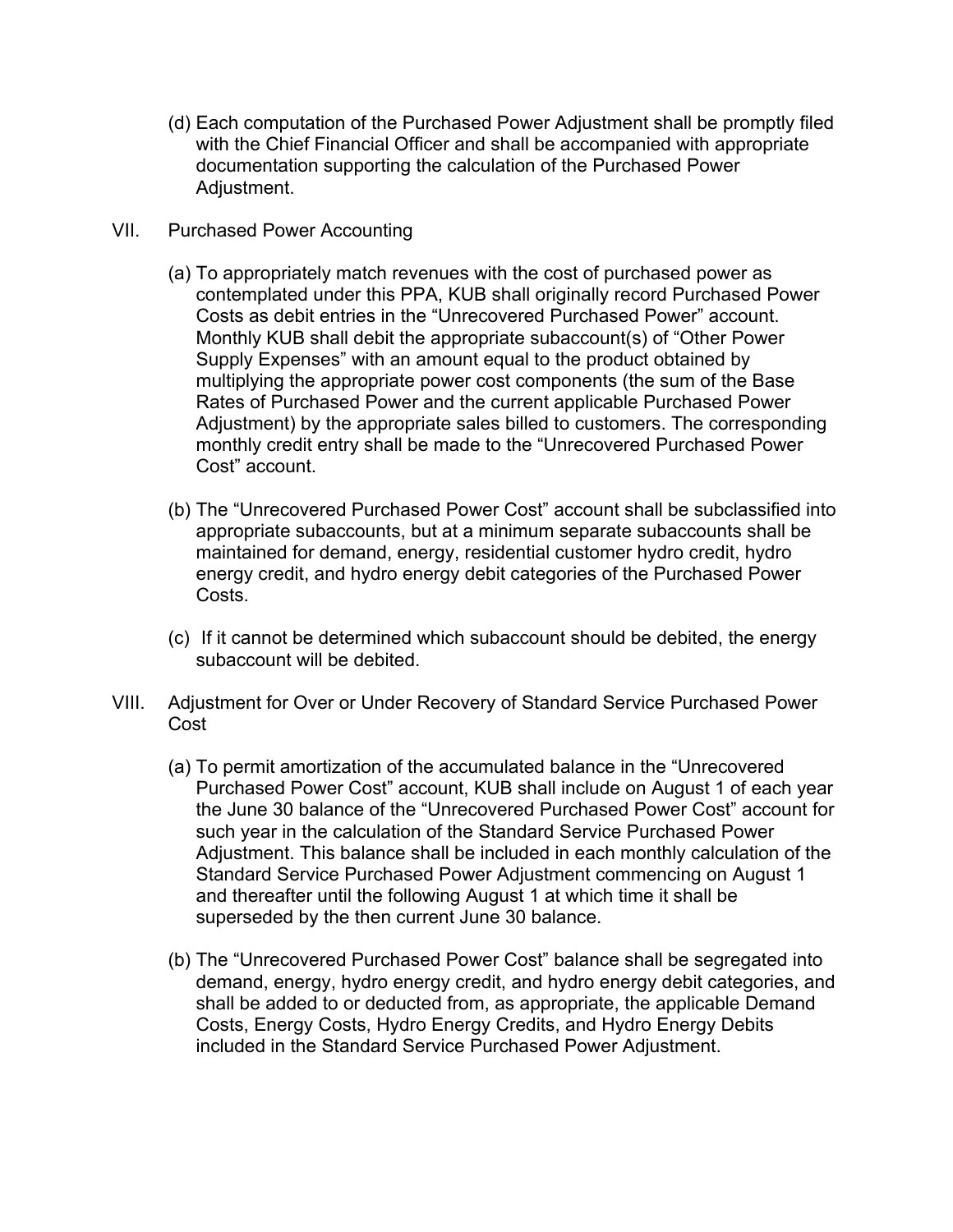#### IX. Annual Reporting

Annually KUB shall retain an independent consultant to audit the transactions in the "Unrecovered Purchased Power Cost" account and the related Standard Service Purchased Power Adjustment calculations to verify that the procedures and intent of this Standard Service Purchased Power Adjustment are being followed. The independent consultant shall report his or her findings to The Board's Audit and Finance Committee.

## **Section 3.**

## REPLACEMENT OF CONFLICTING RESOLUTIONS

That the provisions of this Resolution shall supersede and replace any provisions of Resolution No. 1065, as amended, which are in conflict herewith; provided, however, such replacement shall not affect any right accrued or service rendered prior to the effective date of this Resolution.

## **Section 4.**

## EFFECTIVE DATE

 $\overline{a}$ 

That this Resolution shall take effect October 1, 2018.

Celeste Herbert, Board Chair

J. William Coley, Board Secretary

 $\overline{a}$ 

APPROVED ON 1st READING: <u>\_\_\_\_\_\_\_\_\_\_8-16-18</u> APPROVED ON 2nd READING: EFFECTIVE DATE: MINUTE BOOK 40 PAGE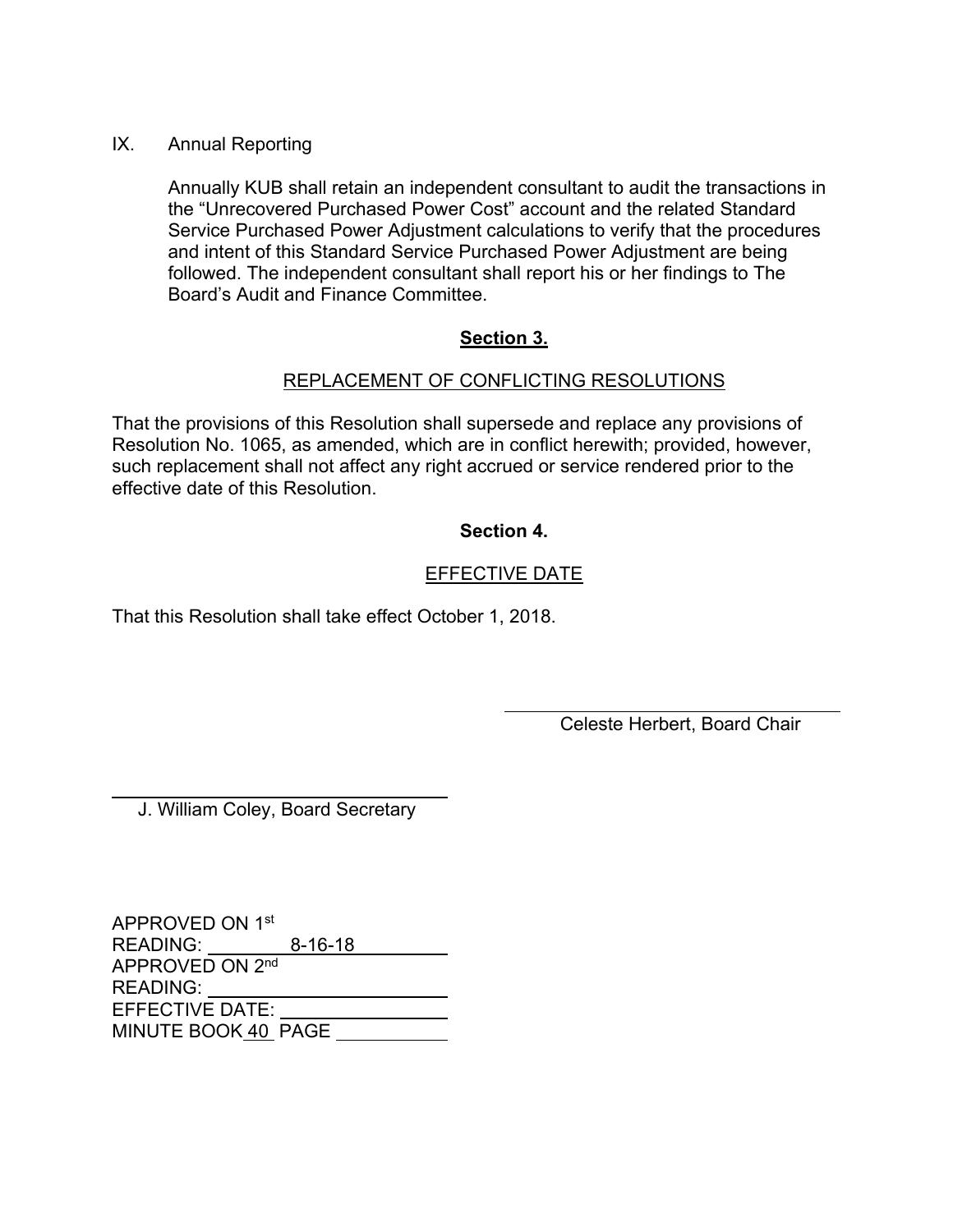## **RESOLUTION 1383 APPENDIX A**

# **BASE RATES OF PURCHASED POWER STANDARD SERVICE**

|                                          | Summer                                            | Winter     | <b>Transition</b> |  |
|------------------------------------------|---------------------------------------------------|------------|-------------------|--|
| <b>Residential Credit Eligible kWh</b>   |                                                   |            |                   |  |
| demand kWh base                          | 0.01975                                           | 0.01935    | 0.01935           |  |
| energy kWh base                          | 0.05462                                           | 0.05462    | 0.05462           |  |
| hydro energy credit                      | $-0.00297$                                        | $-0.00297$ | $-0.00297$        |  |
| <b>Residential Customer Hydro Credit</b> | As Stated in Current Effective Wholesale Contract |            |                   |  |
| Residential Debit Eligible kWh           |                                                   |            |                   |  |
| demand kWh base                          | 0.01975                                           | 0.01935    | 0.01935           |  |
| energy kWh base                          | 0.04886                                           | 0.04886    | 0.04886           |  |
| hydro energy debit                       | 0.00279                                           | 0.00279    | 0.00279           |  |
| GSA1 kWh                                 |                                                   |            |                   |  |
| demand kWh base                          | 0.02383                                           | 0.02342    | 0.02342           |  |
| energy kWh base                          | 0.05533                                           | 0.05533    | 0.05533           |  |
| hydro energy debit                       | 0.00279                                           | 0.00279    | 0.00279           |  |
| GSA2                                     |                                                   |            |                   |  |
| 1st 15,000 kWh                           |                                                   |            |                   |  |
| demand kWh base                          | 0.01990                                           | 0.01949    | 0.01949           |  |
| energy kWh base                          | 0.05926                                           | 0.05926    | 0.05926           |  |
| hydro energy debit                       | 0.00279                                           | 0.00279    | 0.00279           |  |
| additional kWh                           |                                                   |            |                   |  |
| demand kWh base                          | 0                                                 | 0          | 0                 |  |
| energy kWh base                          | 0.05033                                           | 0.05033    | 0.05033           |  |
| hydro energy debit                       | 0.00279                                           | 0.00279    | 0.00279           |  |
| >50kW                                    |                                                   |            |                   |  |
| demand kW base                           | 9.04                                              | 8.25       | 8.25              |  |
| energy kWh base                          | 0                                                 | 0          | 0                 |  |
| GSA3                                     |                                                   |            |                   |  |
| kWh                                      |                                                   |            |                   |  |
| demand kWh base                          | 0                                                 | 0          | 0                 |  |
| energy kWh base                          | 0.05033                                           | 0.05033    | 0.05033           |  |
| hydro energy debit                       | 0.00279                                           | 0.00279    | 0.00279           |  |
| 0-1000 kW                                |                                                   |            |                   |  |
| demand kW base                           | 9.41                                              | 8.65       | 8.65              |  |
| energy kWh base                          | 0                                                 | 0          | 0                 |  |
| >1000 kW                                 |                                                   |            |                   |  |
| demand kW base                           | 11.57                                             | 10.81      | 10.81             |  |
| energy kWh base                          | 0                                                 | 0          | 0                 |  |
| <b>LS kWh</b>                            |                                                   |            |                   |  |
| demand kWh base                          | 0.00375                                           | 0.00375    | 0.00375           |  |
| energy kWh base                          | 0.04013                                           | 0.04013    | 0.04013           |  |
| hydro energy debit                       | 0.00279                                           | 0.00279    | 0.00279           |  |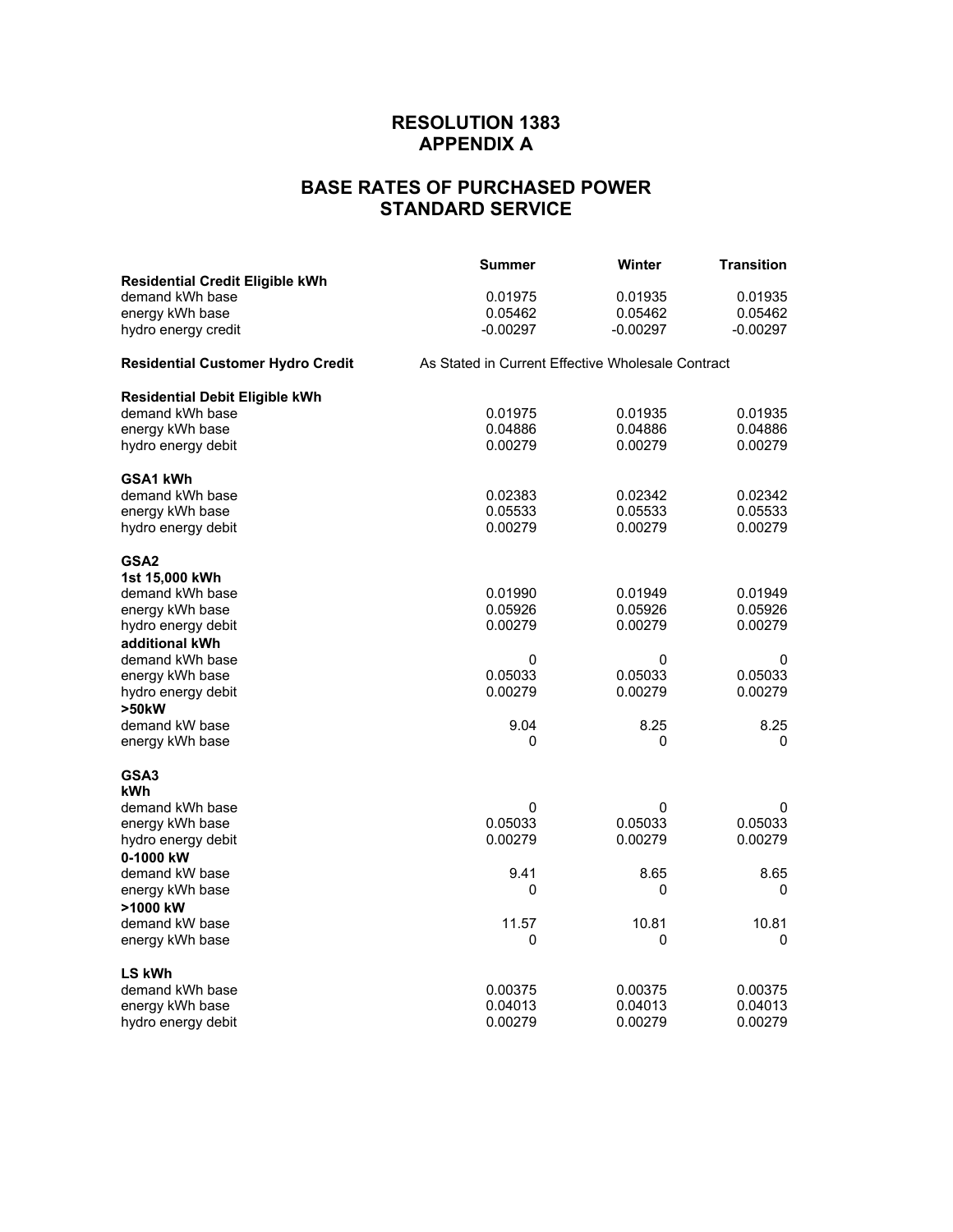## **Knoxville Utilities Board Board Meeting Minutes Thursday, August 16, 2018, Noon**

## **Call to Order**

The Knoxville Utilities Board met in regular session in the Larry A. Fleming Board Room at 445 S. Gay Street, on Thursday, August 16, 2018, pursuant to the public notice published in the January 6, 2018, edition of the *News Sentinel*. Chair Herbert called the meeting to order at 12:00 p.m.

## **Roll Call**

Commissioners Present: Jerry Askew, Kathy Hamilton, Celeste Herbert, Sara Pinnell, Adrienne Simpson-Brown, Tyvi Small, and John Worden

Commissioners Absent: None

## **Approval of Minutes**

The Minutes of the June 21, 2018, Board Meeting were approved as distributed upon a motion by Commissioner Small and seconded by Commissioner Hamilton.

The Minutes of the August 13, 2018, Board Meeting were approved as distributed upon a motion by Commissioner Askew and seconded by Commissioner Pinnell.

The Minutes of the August 14, 2018, Board Meeting were approved as distributed upon a motion by Commissioner Worden and seconded by Commissioner Small.

## **Old Business**

None

#### **New Business**

**Resolution 1383, A Resolution Providing for a Purchased Power Adjustment for the Intended Purpose of Recovering the Cost of Wholesale Power Purchased for Resale to KUB's Customers, and Replacing the Existing Purchased Power Adjustment as Set Forth in Resolution 1065, as Amended**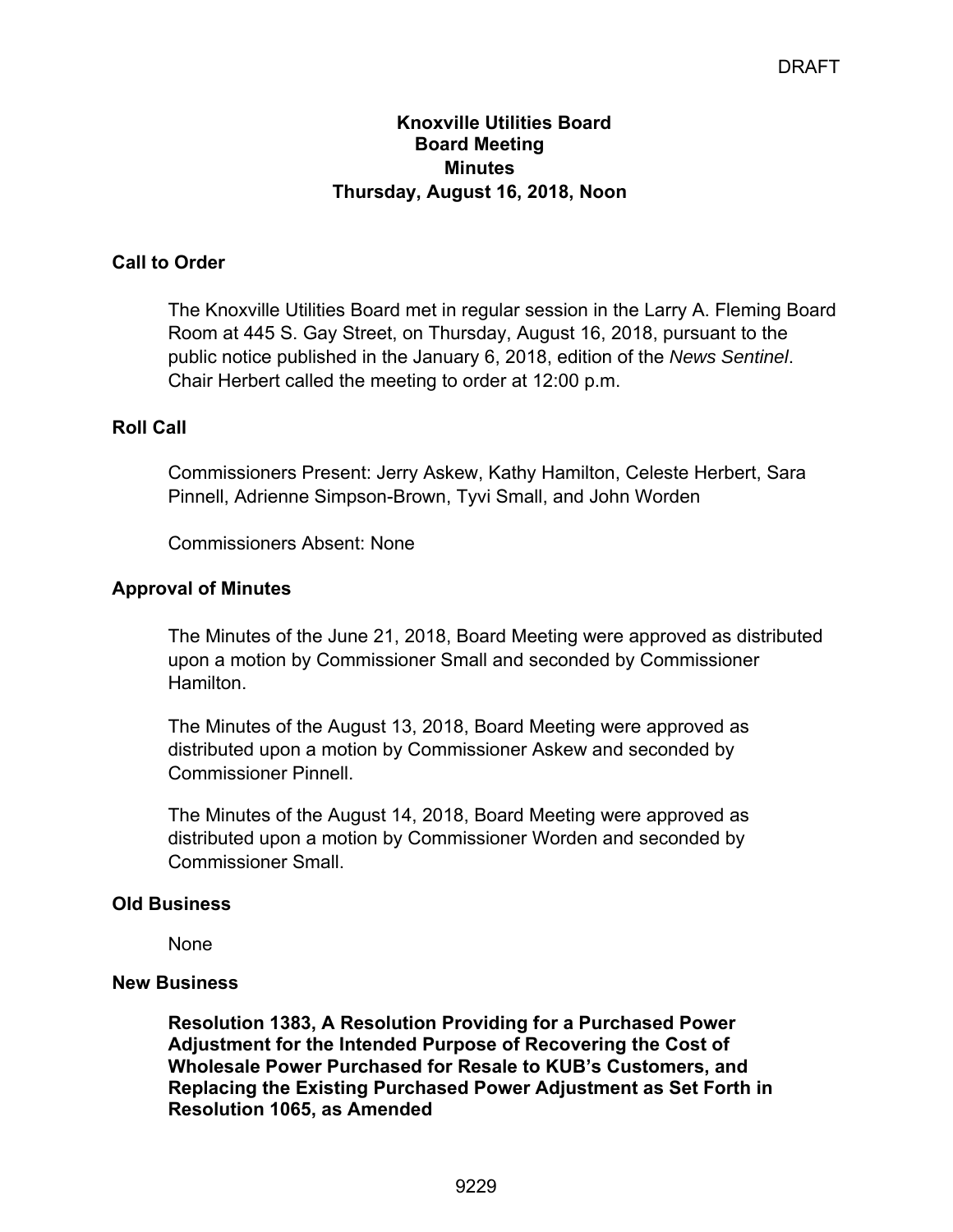#### August 16, 2018

President Roach recognized Mike Bolin, Vice President of Utility Advancement, to summarize the proposed Purchased Power Adjustment (PPA). Mr. Bolin discussed the background and purpose of the PPA and advised the Board of the need to adopt a revised PPA to appropriately flow-through changes in TVA's hydro preference mechanism.

President Roach recommended adoption of Resolution 1383 on first reading. Her written recommendation is included in Attachment 1.

Upon a motion by Commissioner Askew and a second by Commissioner Pinnell, Resolution 1383 *(Attachment 1)* was adopted by a roll call vote on first reading. The following Commissioners voted "aye": Askew, Hamilton, Herbert, Pinnell, Simpson-Brown, Small, and Worden. No Commissioner voted "nay"

#### **Resolution 1384, A Resolution Authorizing the Condemnation and the Taking of Permanent Utility Easements and Temporary Construction Easements on two Certain Properties located near Third Creek Road, Knoxville, Knox County, Tennessee**

President Roach recognized Paul Randolph, Vice President of Gas and Electric Systems Engineering, to provide details of the proposed request for condemnation authority.

President Roach recommended adoption of Resolution 1384 on first and final reading. Her written recommendation is included in Attachment 2.

Upon a motion by Commissioner Small and a second by Commissioner Hamilton, Resolution 1384 *(Attachment 2)* was adopted by a roll call vote on first and final reading. The following Commissioners voted "aye": Askew, Hamilton, Herbert, Pinnell, Simpson-Brown, Small, and Worden. No Commissioner voted "nay".

#### **President's Report**

#### **Advanced Distribution Management System Update and Association of Metropolitan Water Agencies (AMWA) – Platinum Award for Utility Excellence**

 President Roach reminded Commissioners that during April's Board Meeting information was provided regarding projects being deployed to modernize KUB's electrical distribution system and improve reliability. She recognized John Gresham, Vice President of Operations, to provide an update on the implementation of the new Advanced Distribution Management System. Mr. Gresham also announced that KUB will be receiving the Platinum Award for Utility Excellence from the Association of Metropolitan Water Agencies.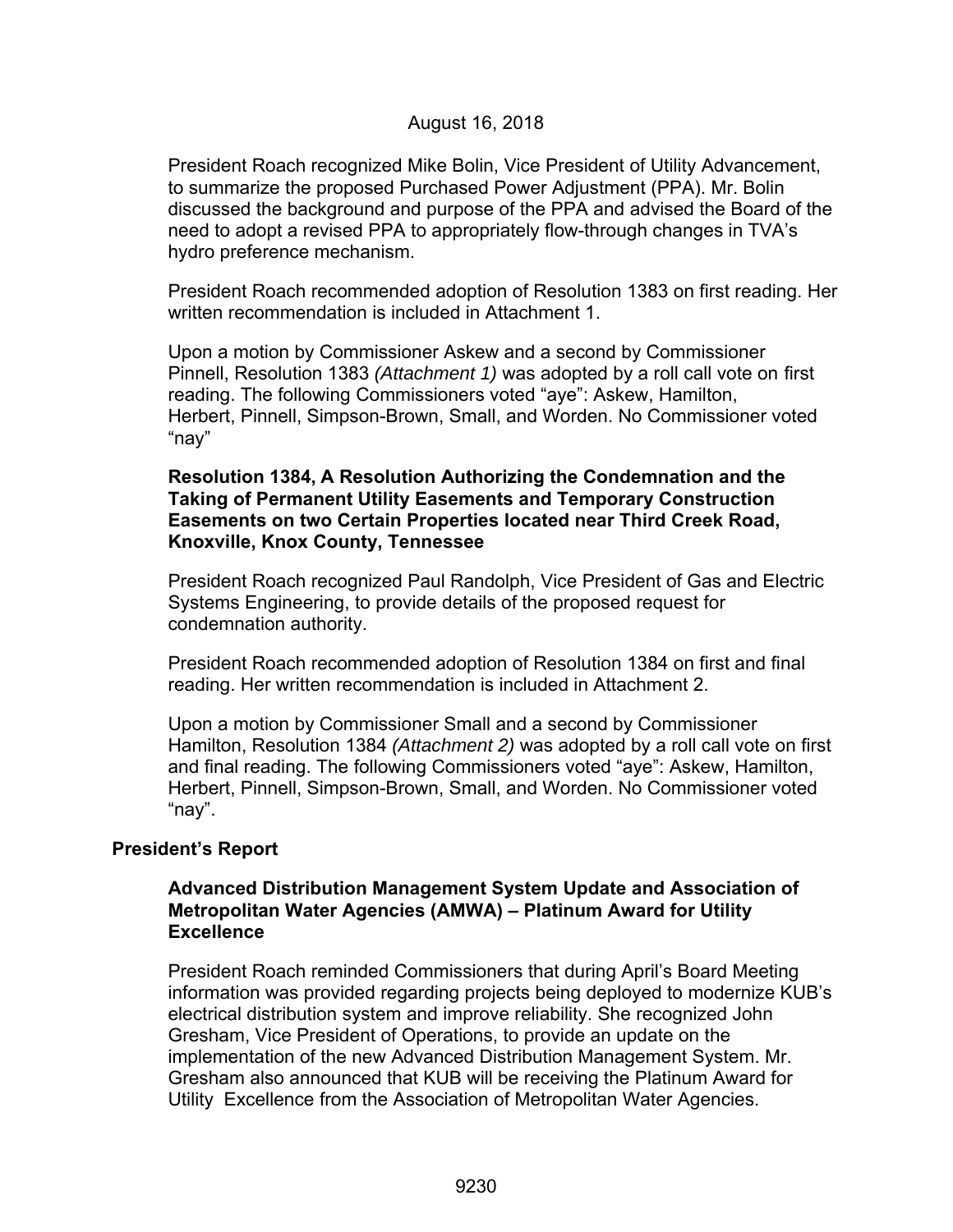#### **Tennessee Municipal Electric Power Association (TMEPA) Community Service Award**

President Roach recognized Brian Solsbee, Executive Director of the Tennessee Municipal Electric Power Association, who presented Chair Herbert with TMEPA's Community Service Award.

## **Governor's Environmental Stewardship Award**

Chair Herbert advised the Board that she recently attended the Governor's Environmental Stewardship Awards luncheon and accepted an award on behalf of KUB and its partners for efforts related to low-income weatherization assistance.

#### **New Business**

## **Resolution 1385 – A Resolution Appointing Gabriel J. Bolas II as President and Chief Executive Officer of Knoxville Utilities Board**

Chair Herbert summarized the CEO search process. She reminded the Board that at the April 19 Board Meeting President Roach announced her plans to retire this year. The Board immediately developed a public and transparent process for the selection of the next President and CEO. The Board values KUB's employees and sought input from them on attributes they would like to see in the next President and CEO. The Board then met in a publicly noticed session on June 20, 2018 to discuss elements of the process. The Board spent more than six hours interviewing candidates in public sessions to determine the most qualified candidate to fill this important role for our community. She thanked each of the candidates who applied and participated in the interviews for their service and commitment.

Chair Herbert thanked the Commissioners for their commitment to the process and recommended adoption of Resolution 1385 on first and final reading.

Upon a motion by Commissioner Hamilton and a second by Commissioner Pinnell, Resolution 1385 *(Attachment 3)* was adopted by a roll call vote on first and final reading. The following Commissioners voted "aye": Askew, Hamilton, Herbert, Pinnell, Simpson-Brown, Small, and Worden. No Commissioner voted "nay".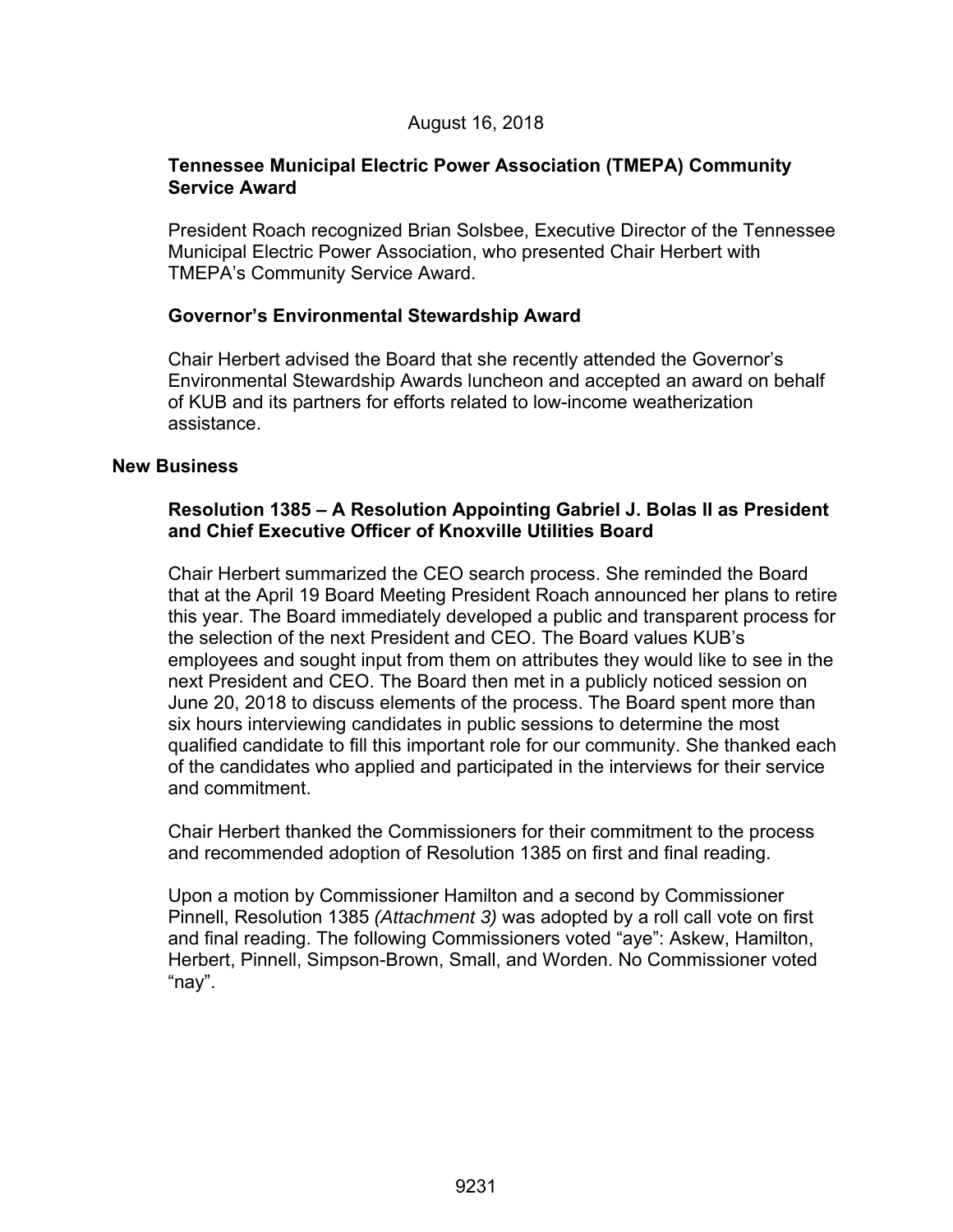## August 16, 2018

## **Other Business**

 Commissioner Pinnell announced that the Nominating Committee met today to begin this year's process for nominating candidates for the Commissioner term that begins January 1, 2019 and that Board members are eligible to serve two terms. She also said the application has been available on KUB's website, and the deadline for applications is 5:00 p.m. on Thursday, September 13. Knoxville's City Charter requires that five or more candidates will be nominated at the October meeting for transmittal to the Mayor for final selection.

#### **Public Comment**

Chet Hunt – 1548 Botsford Drive – Knoxville, TN 37922 Laura Humphrey – 328 Taliwa Drive – Knoxville, TN 37920 Sandy Yarnell – 1505 Charles Drive – Knoxville, TN 37918

#### **Adjournment**

 $\overline{a}$ 

There being nothing further to come before the Board, Chair Herbert declared the meeting adjourned at 1:20 p.m.

Celeste Herbert, Chair

Mark Walker, Board Secretary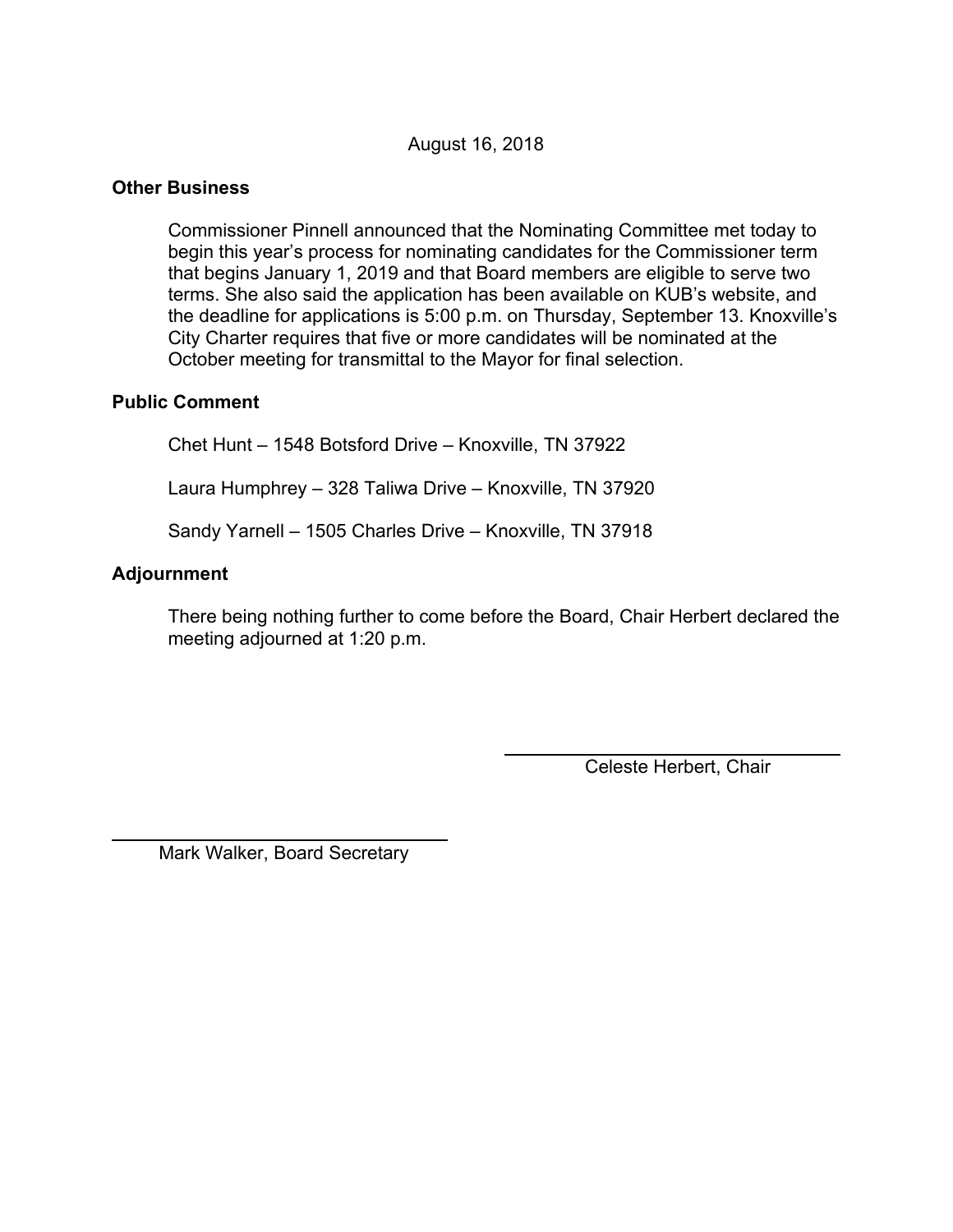# **Attachments**

| Attachment 1 | Recommendation Letter and Resolution 1383, A Resolution<br>Providing for a Purchased Power Adjustment for the<br>Intended Purpose of Recovering the Cost of Wholesale<br>Power Purchased for Resale to KUB's Customers, and<br>Replacing the Existing Purchased Power Adjustment as Set<br>Forth in Resolution 1065, as Amended | Page(s)<br>9234-9247 |
|--------------|---------------------------------------------------------------------------------------------------------------------------------------------------------------------------------------------------------------------------------------------------------------------------------------------------------------------------------|----------------------|
| Attachment 2 | Recommendation Letter and Resolution 1384, A Resolution<br>Authorizing the Condemnation and the Taking of Permanent<br>Utility Easements and Temporary Construction Easements<br>on two Certain Properties located near Third Creek Road,<br>Knoxville, Knox County, Tennessee                                                  | 9248-9250            |
| Attachment 3 | Resolution 1385, A Resolution Appointing Gabriel J. Bolas II<br>as President and Chief Executive Officer of Knoxville<br><b>Utilities Board</b>                                                                                                                                                                                 | 9251                 |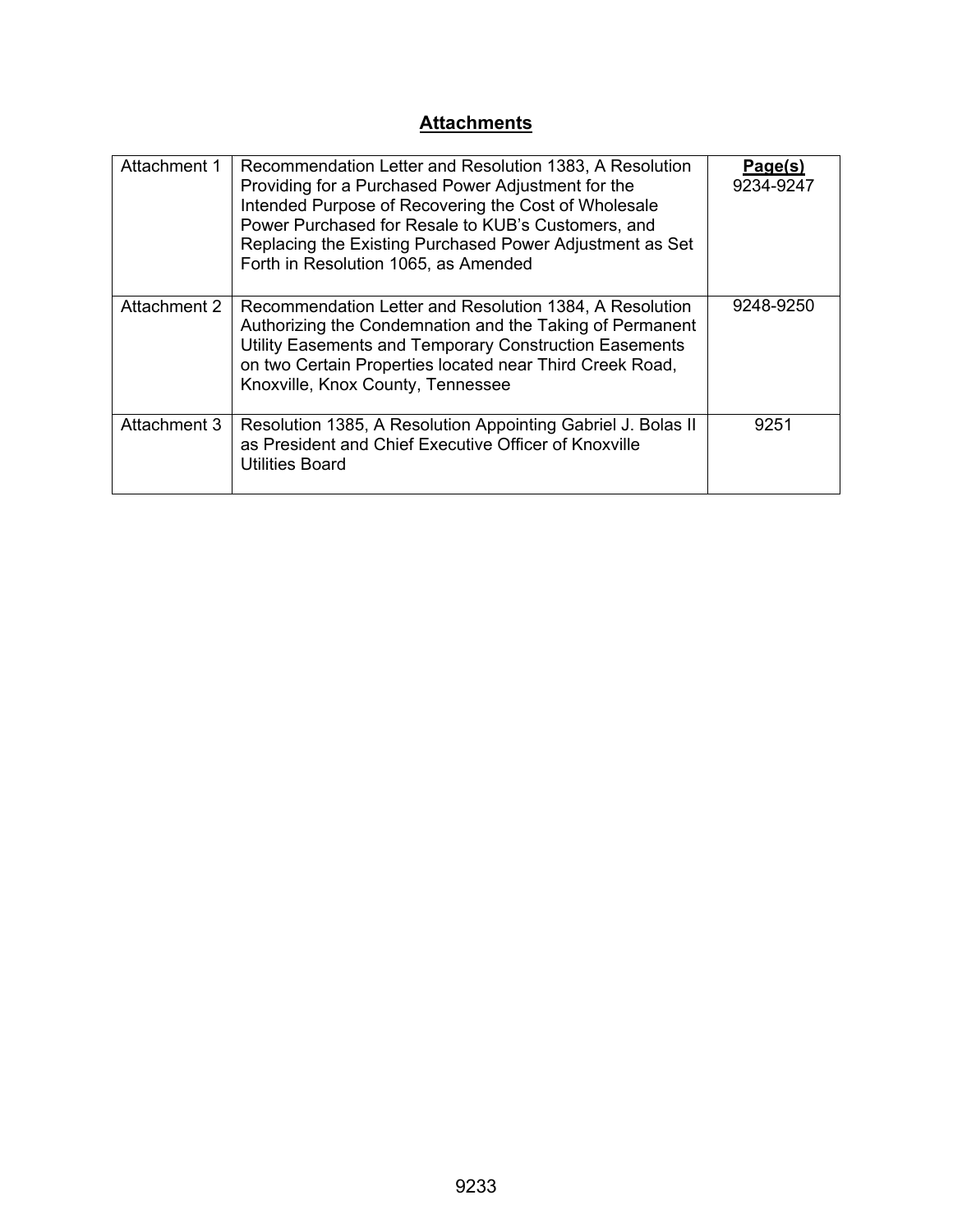

August 10, 2018

 $\overline{a}$ 

Knoxville Utilities Board 445 South Gay Street Knoxville, Tennessee 37902

Commissioners:

As you may recall, the Board previously adopted a Purchased Power Adjustment (PPA) to automatically flow-through changes in TVA's wholesale base rates and fuel cost valuations to KUB's electric customers. The PPA also includes an annual true-up mechanism to ensure KUB does not under recover or over recover its purchased power costs from its customers.

In addition to base rate changes and fuel cost calculations, TVA may also make changes to various programs it maintains, including the hydro preference allocation. TVA's hydro preference mechanism is designed to allocate the lower power cost benefit of TVA's hydro generation, which represents approximately 10 percent of TVA's generation portfolio, to residential customers in the Valley.

The mechanism works by TVA providing hydro credits on KUB's monthly power bill for sales to residential customers, and debits (or charges) on the power bill for sales to non-residential customers, which are then flowed through to KUB's customers through retail rates. TVA's goal is for credits and debits to balance across the Valley. The current hydro credit and debit values, which were established by TVA in 2011, are no longer in balance, as the total credits provided to residential customers across the Valley exceed the total debits or charges received by TVA. To correct the imbalance, TVA is planning to increase the value of the debits (or charges) for non-residential customers effective October 2018.

A revision to KUB's PPA is required for KUB to be able to appropriately flow-through TVA's rebalancing of hydro credits and debits to KUB's residential and non-residential customers. Absent Board action, the planned rebalancing by TVA will cause KUB's residential electric rates to increase approximately 0.2 percent under the existing PPA.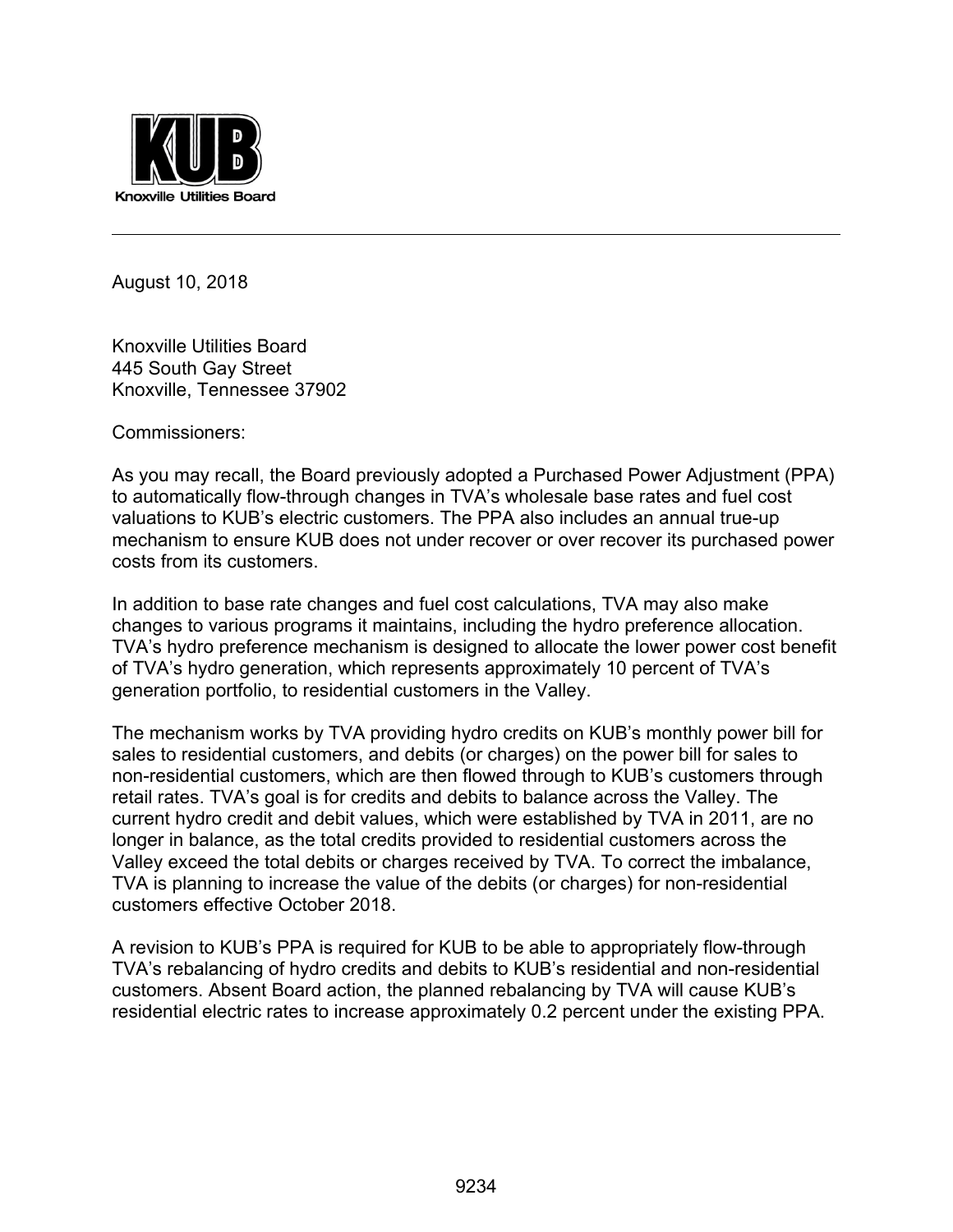A briefing paper providing background and greater information on the revised PPA is attached for your information.

Resolution 1383 provides for the adoption of a revised PPA on first reading. Since the PPA impacts KUB's electric rates, two readings are required. Second reading will occur at the September 20 Board meeting. I recommend the approval of Resolution 1383 on first reading.

Respectfully submitted,

Nintha Roach

Mintha E. Roach President and CEO

**Attachment**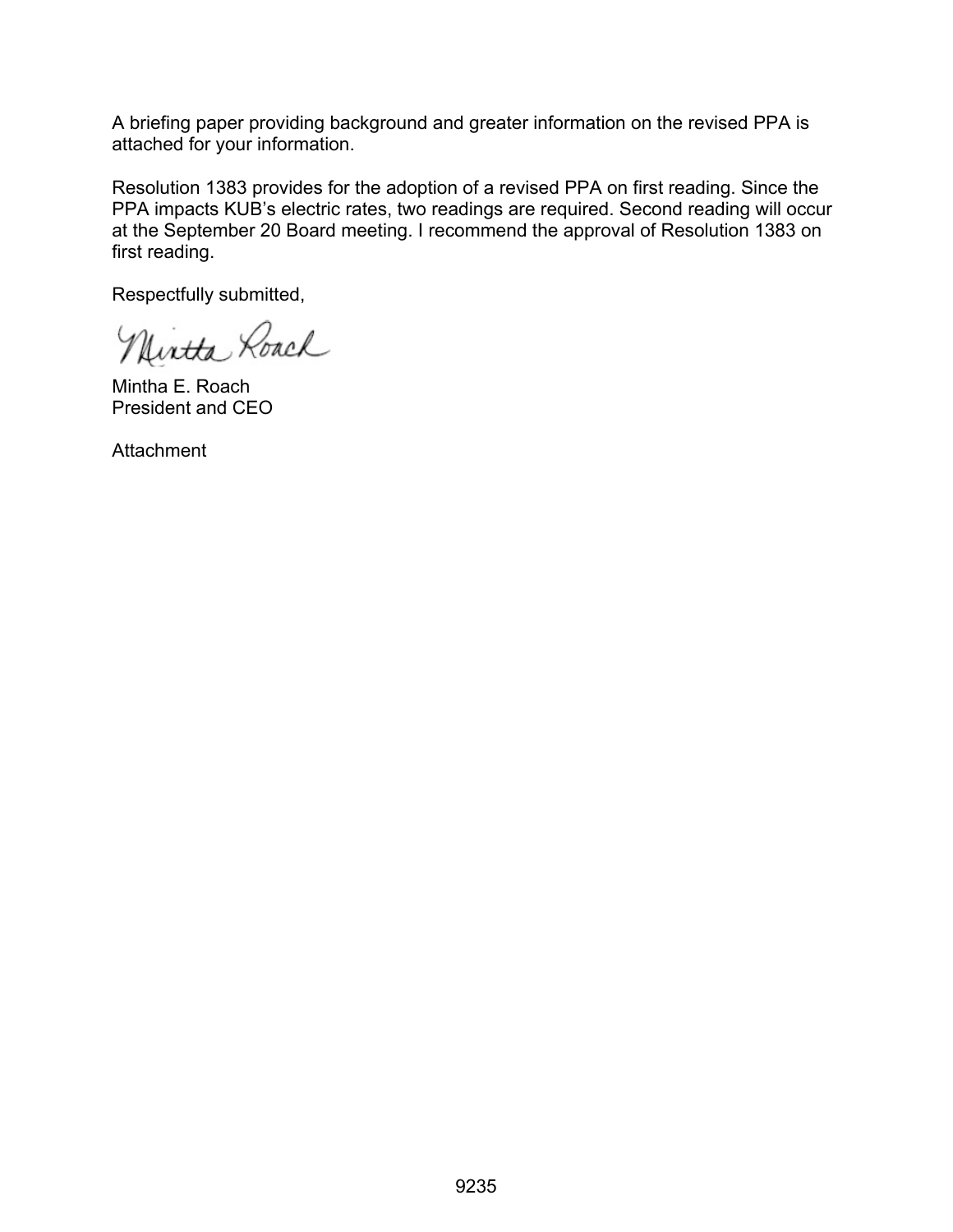# **RESOLUTION NO. 1383**

**A Resolution Providing for a Purchased Power Adjustment for the Intended Purpose of Recovering the Cost of Wholesale Power Purchased for Resale to KUB's Customers, and Replacing the Existing Purchased Power Adjustment as Set Forth in Resolution 1065, as Amended** 

 **Whereas,** the Knoxville Utilities Board ("KUB") purchases electric power on the wholesale market for resale to its retail customers; and

 **Whereas**, KUB presently purchases its entire power supply requirements from the Tennessee Valley Authority ("TVA"); and

 **Whereas**, hydro generation represents approximately 10 percent of TVA's total sources of electric power generation; and

 **Whereas**, TVA has assigned the benefit of hydro generation to residential customers in the Tennessee Valley region; and

 **Whereas**, hydro generation credits are included in rates for residential electric customers and off-setting hydro generation debits are included in rates for nonresidential electric customers; and

 **Whereas**, TVA has recommended a rebalance of the hydro credit and debit amounts across the Valley which may affect the hydro adjustment amounts currently included in residential and non-residential rates; and

 **Whereas,** the Knoxville Utilities Board of Commissioners ("Board") previously adopted Resolution 1065, as amended, establishing a Purchased Power Adjustment for recovering the cost of wholesale power purchased for resale to KUB's customers; and

 **Whereas**, it is recommended the Board revise the Purchased Power Adjustment to allocate changes in the hydro credits and debits to the appropriate rates for cost recovery; and

 **Whereas**, additional changes are recommended to the Purchased Power Adjustment for language updates; and

 **Whereas,** it is in the best interest of KUB and its customers for KUB to adopt the Purchased Power Adjustment set forth in this Resolution

**Now, Therefore, Be it Hereby Resolved by the Board of Commissioners of the Knoxville Utilities Board:**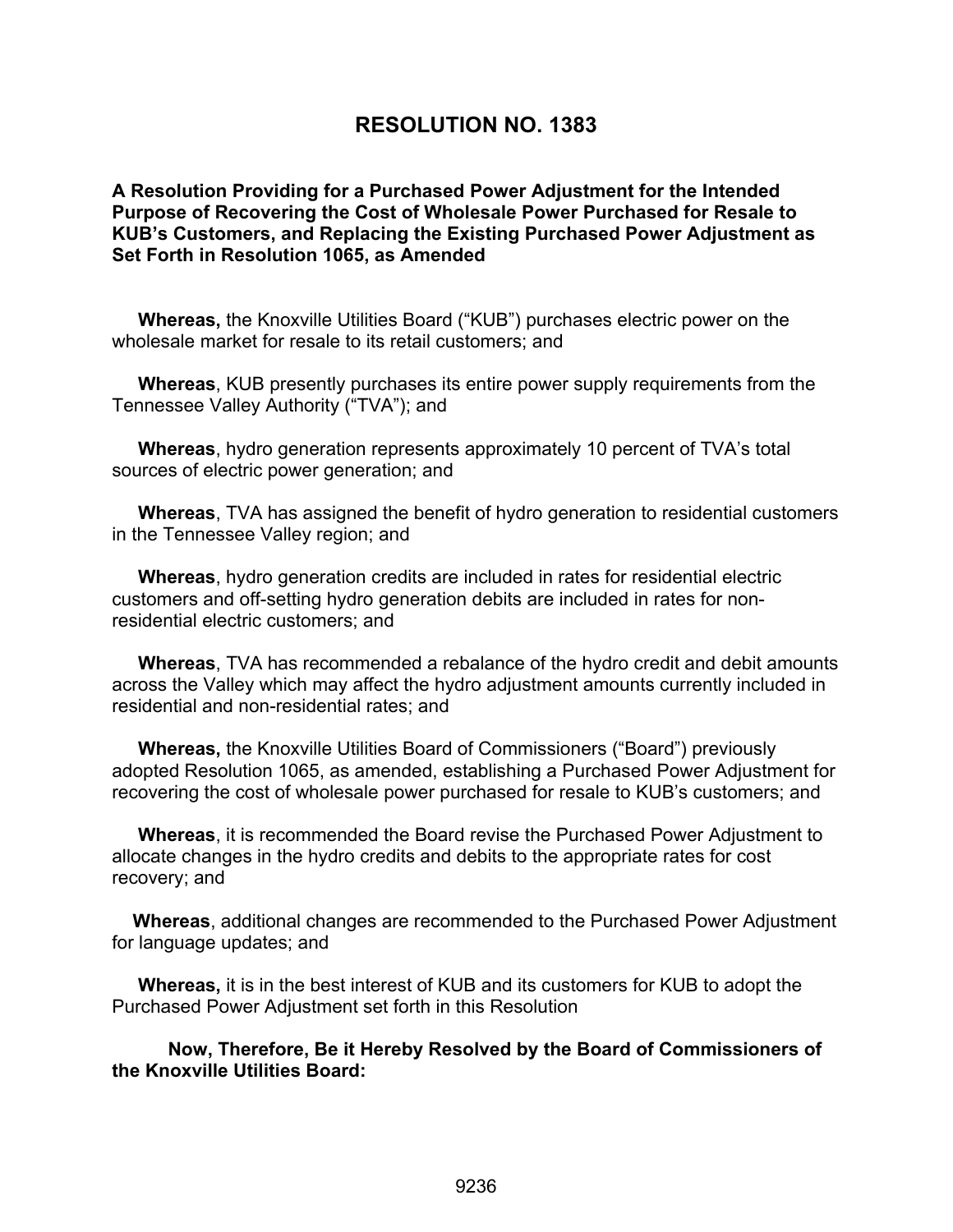## **Section 1**

That the Purchased Power Adjustment previously established in Resolution 1065, as amended, shall be deleted in its entirety and replaced with the Purchased Power Adjustment as set forth below.

## **Section 2**

That the Rate Schedules of the Electric Division of the Knoxville Utilities Board (KUB) shall be adjusted as follows:

## PURCHASED POWER ADJUSTMENT

I. Provision for Adjustment

The electricity rates per kWh, per kW or per customer account billed as set forth in the Rate Schedules of the Electric Division (Division) shall be increased or decreased by amounts hereinafter described, which amounts are called the "Purchased Power Adjustment" or the PPA.

- II. Intent and Application to Various Purchases
	- (a) This Purchased Power Adjustment is intended to assure that KUB recovers on an equitable basis the total cost of electricity purchased for delivery to its electricity sales customers. The PPA is further intended to assure that no excess or deficiency in cost recovery from KUB's electric customers occurs.
	- (b) The PPA anticipates various costs of purchased power for the general distribution system including, but not limited to:
		- 1. the cost of energy purchased
		- 2. the cost of power demanded
		- 3. the amount of hydro preference adjustment

#### III. Definitions

The following definitions shall apply to the terms as used in this Section. Any term used in this Section that is not otherwise defined in this Section shall have the meaning customarily ascribed to that term in the electric industry.

- (a) Adjustment period the twelve-month period beginning with the Effective Date of the Purchased Power Adjustment
- (b) Base Rates of Purchased Power are: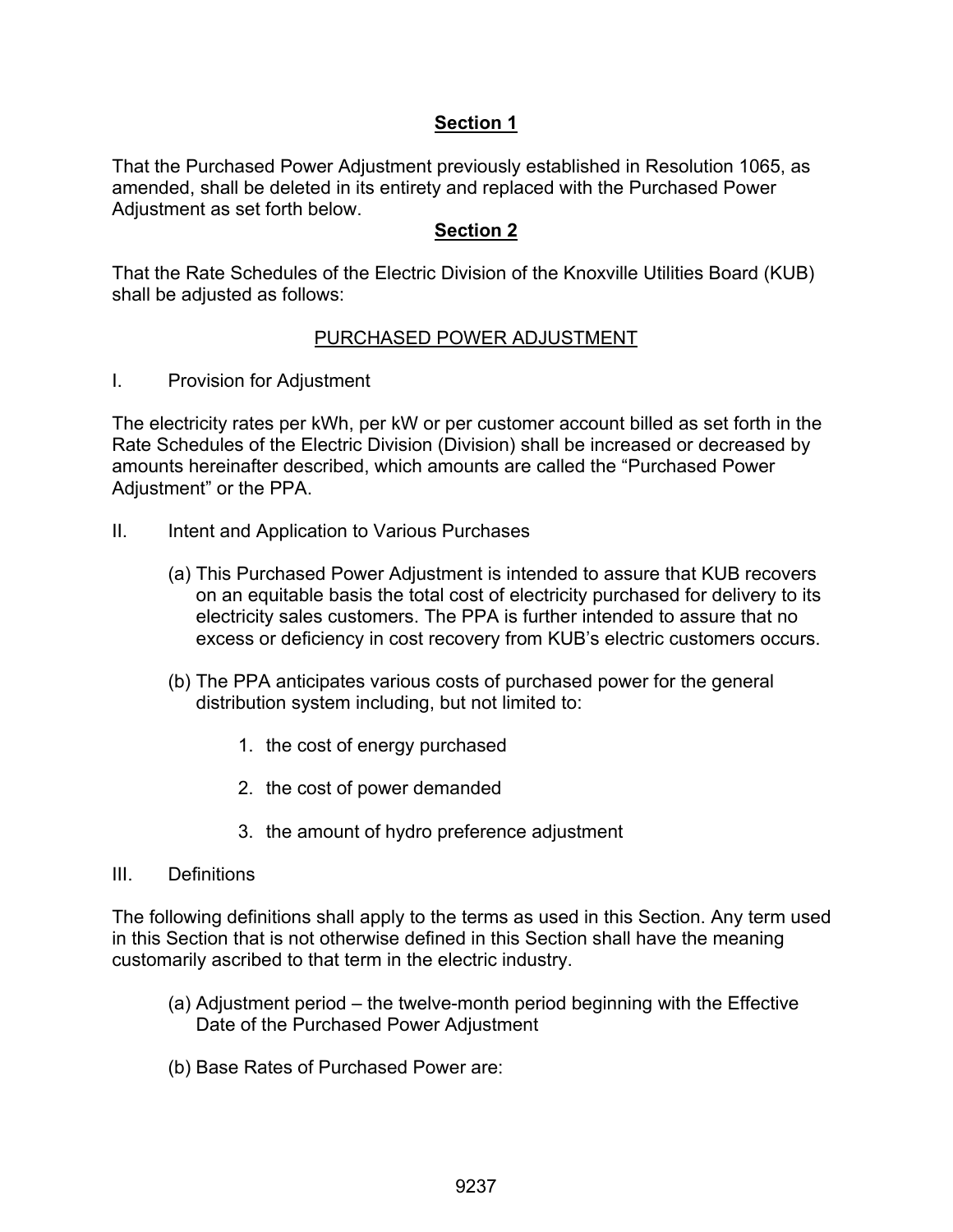- 1. Standard Service Base Rates as set forth in Appendix A to this resolution
	- i. Demand kW Base Rate the components designed to recover the cost of demand through Demand kW Sales
	- ii. Demand kWh Base Rate the components designed to recover the cost of demand through Demand kWh Sales
	- iii. Energy kWh Base Rate the components designed to recover the cost of energy purchased through Energy kWh Sales
	- iv. Residential Customer Hydro Credit the component designed to allocate the customer based hydro credit to each eligible residential customer account billed
	- v. Hydro Energy Credit the components deigned to allocate the wholesale hydro energy credit to applicable Energy Sales
	- vi. Hydro Energy Debit the components designed to allocate the wholesale hydro energy debit to applicable Energy Sales
- 2. Manufacturing and General Power Service Cost Components the wholesale base rates as set forth in the current wholesale rate schedules from Supplier plus an historical average for distribution losses
- (c) Base Retail Electric Rates the retail rates per kWh or kW of electricity use or power demanded, or per customer account billed, exclusive of PPA components
- (d) Billing Determinants average Standard Service units billed to KUB by its Supplier during the Computation Period, adjusted for known and measurable changes
	- 1. Demand Billing Determinants average Standard Service kW
	- 2. Energy Billing Determinants average Standard Service kWh
	- 3. Residential Customer Hydro Credit the sum of eligible residential customer accounts billed during KUB's most recently completed fiscal year
	- 4. Hydro Energy Credit average kWh used to calculate the hydro adjustment *credited* to KUB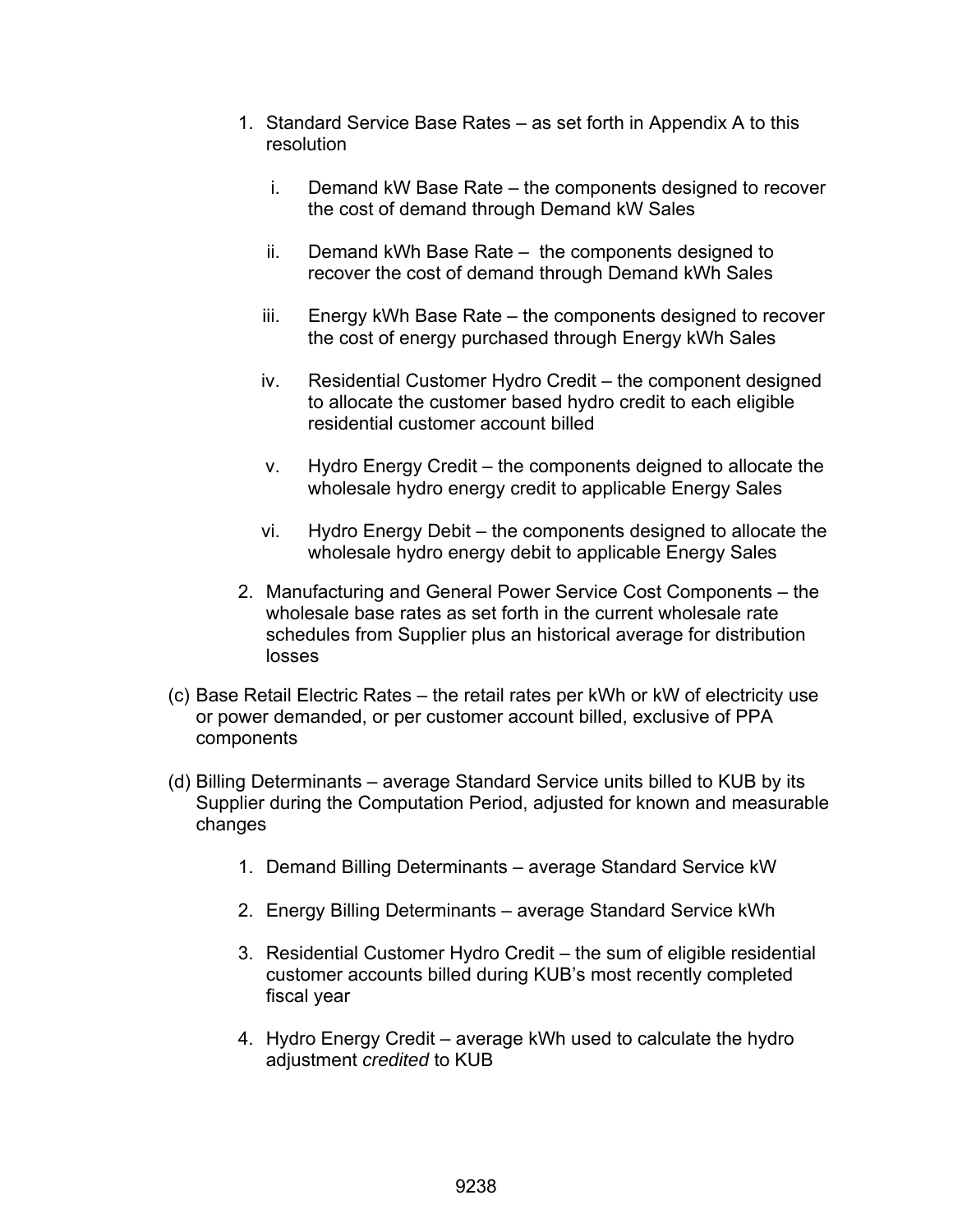- 5. Hydro Energy Debit average kWh used to calculate the Hydro adjustment *debited* to KUB
- (e) Change in Purchased Power Cost = Projected Purchased Power Cost less Power Cost Recovery (As follows):
	- 1. Change in Demand Cost = Projected Demand Cost less Demand Cost Recovery
		- i. Change in Demand Cost  $kW =$ Change in Demand Cost x (Demand kW Power Cost Recovery/Demand Cost Recovery)
		- ii. Change in Demand Cost kWh = Change in Demand Cost x (Demand kWh Power Cost Recovery/Demand Cost Recovery)
	- 2. Change in Energy Cost = Projected Energy Cost less Energy Cost **Recovery**
	- 3. Change in Residential Customer Hydro Credit Cost = Projected Residential Customer Hydro Credit Cost less Residential Customer Hydro Credit Cost Recovery
	- 4. Change in Hydro Energy Credit Cost = Projected Hydro Energy Credit Cost less Hydro Energy Credit Cost Recovery
	- 5. Change in Hydro Energy Debit Cost = Projected Hydro Energy Debit Cost less Hydro Energy Debit Cost Recovery
- (f) Computation Period the thirty-six (36) month period utilized to compute historical volumes purchased from Supplier and billed to customers. Such period shall be the thirty-six (36) month period ending on the last day of the fiscal year which is not more than ninety-three (93) days prior to the proposed Effective Date, as hereinafter defined, which month shall be determined by KUB based upon the availability of the needed information
- (g) Computation Period Sales historic volumes billed to customers adjusted for known and measurable changes
	- 1. Demand kW Sales the sum of the average power demanded (kW) metered to Standard Service customers
	- 2. Demand kWh Sales the sum of the average volumes of electricity having a demand component (kWh) metered to Standard Service customers
	- 3. Energy kWh Sales the sum of the average volumes of electricity (kWh) metered to Standard Service customers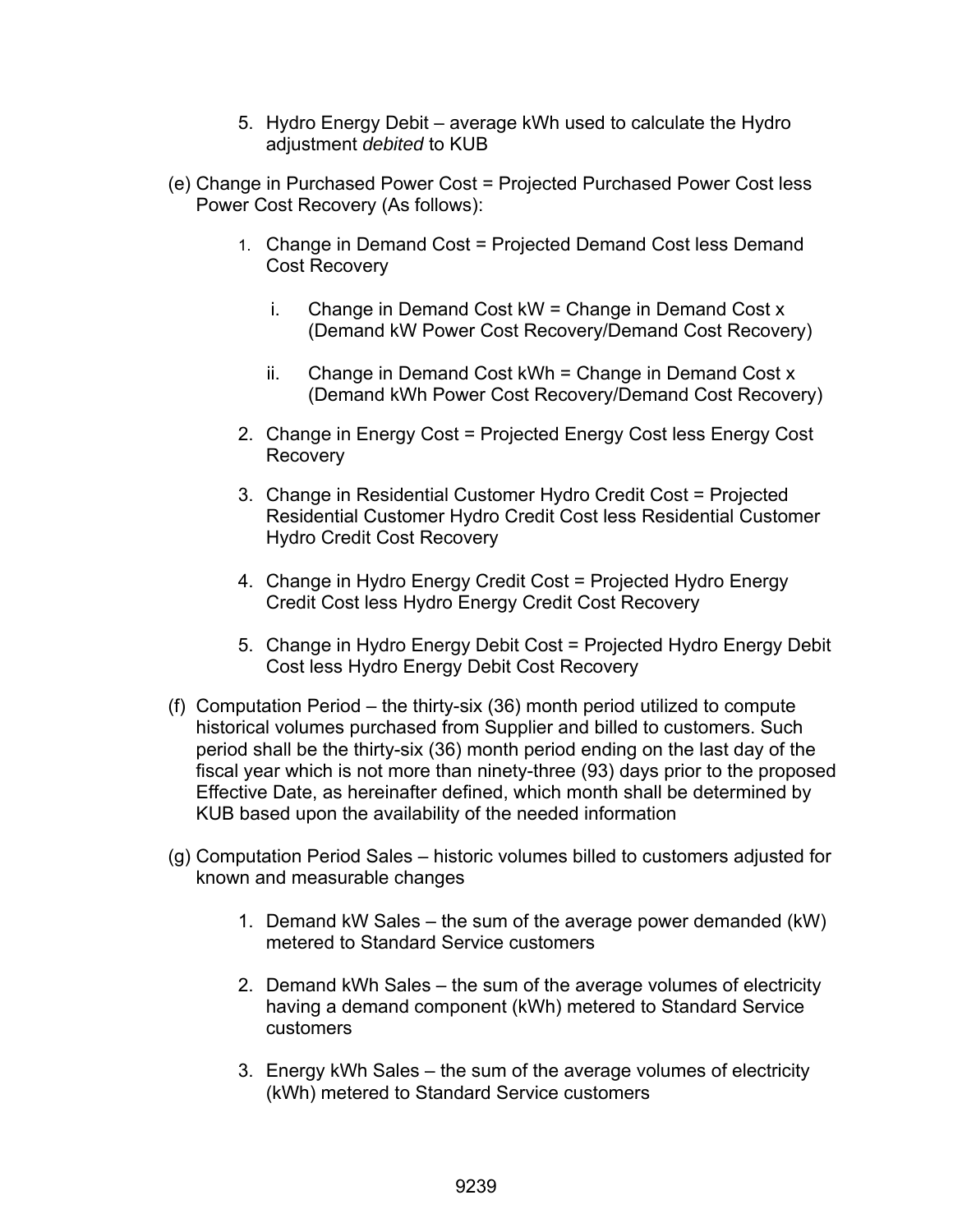- 4. Residential Customer Hydro Credit Sales the sum of eligible residential customer accounts billed in the most recent KUB fiscal year
- 5. Hydro Energy Credit Sales the sum of the average volumes to which the wholesale hydro energy credit applies, expressed in kWh, metered to eligible residential customers
- 6. Hydro Energy Debit Sales the sum of the average volumes to which the wholesale hydro energy debit applies, expressed in kWh, metered to Standard Service customers
- (h) Manufacturing and General Power Service power and energy sold and billed to KUB under any classification other than Standard Service
- (i) Power Cost Recovery the Projected Purchased Power Cost recovery during the Adjustment Period using the Base Rates. The Power Cost Recovery shall be calculated as follows:
	- 1. Demand Cost Recovery the sum of the Demand kW Power Cost Recovery and the Demand kWh Power Cost Recovery as described below:
		- i. Demand kW Power Cost Recovery = Demand kW Base Rates (\$) x Demand kW Sales (kW)
		- ii. Demand kWh Power Cost Recovery = Demand kWh Base Rates (\$) x Demand kWh Sales (kWh)
	- 2. Energy Cost Recovery = Energy kWh Base Rates (\$) x the sum of Energy kWh Sales (kWh)
	- 3. Residential Customer Hydro Credit Cost Recovery = Residential Customer Hydro Credit (\$) x Residential Customer Hydro Credit Sales (#)
	- 4. Hydro Energy Credit Cost Recovery = Hydro Energy Credit (\$) x Hydro Energy Credit Sales (kWh)
	- 5. Hydro Energy Debit Cost Recovery = Hydro Energy Debit (\$) x Hydro Energy Debit Sales (kWh)
- (j) Projected Purchased Power Cost the Purchased Power Costs projected to be incurred by the Division during the Adjustment Period. The Purchased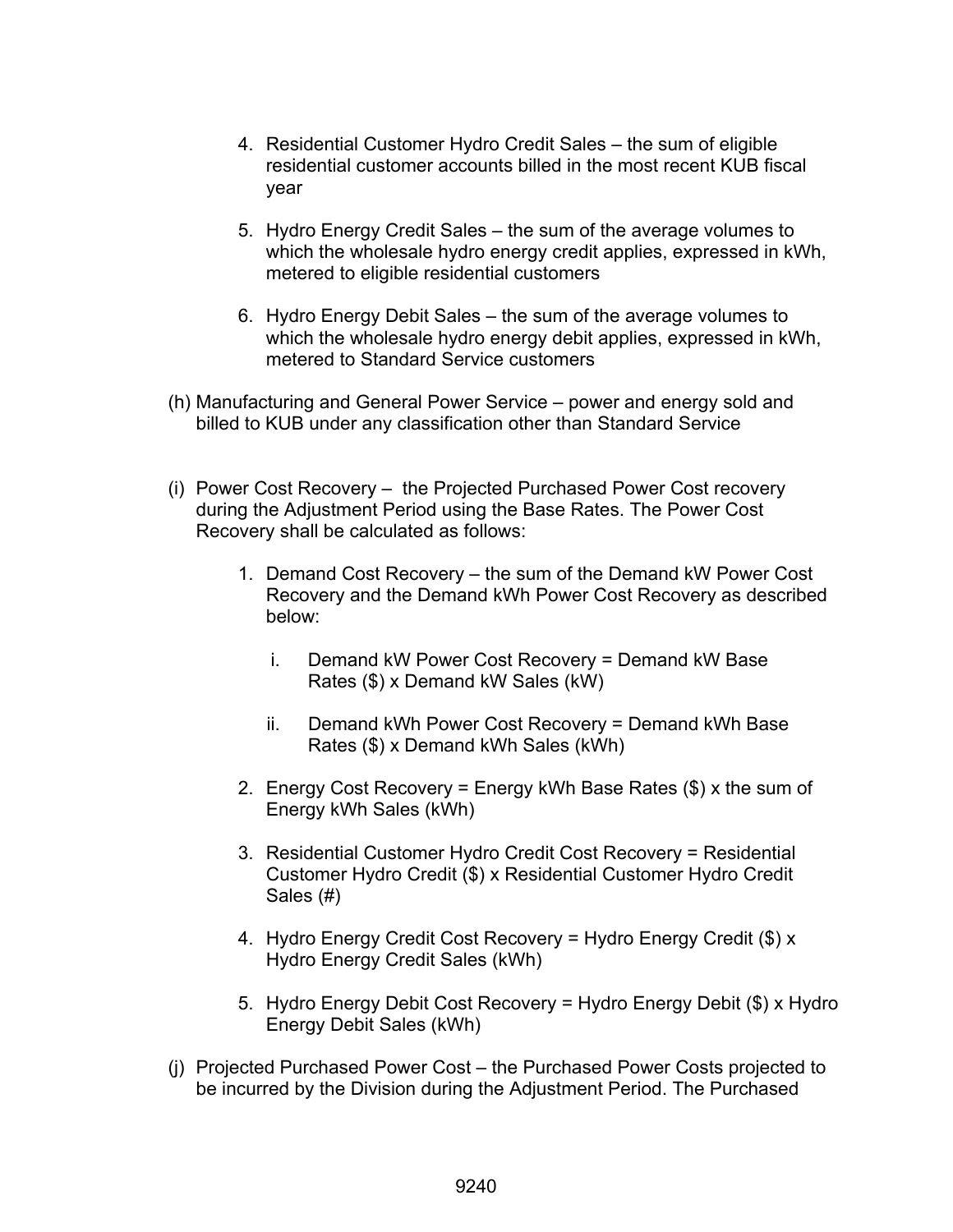Power Costs shall be based on the best information available to KUB and shall have categories as follows:

- 1. Projected Demand Cost = all projected Purchased Power Demand Costs including, but not limited to, Demand Billing Determinants x the appropriate Supplier Rates
- 2. Projected Energy Cost = all projected Purchased Power Energy Costs including, but not limited to, Energy Billing Determinants x the appropriate Supplier Rates
- 3. Projected Residential Customer Hydro Credit Cost = Residential Customer Hydro Credit Billing Determinants x the appropriate Supplier Rates
- 4. Projected Hydro Energy Credit Cost = Hydro Energy Credit Billing Determinants x the appropriate Supplier Rates
- 5. Projected Hydro Debit Cost = Hydro Energy Debit Billing Determinants x the appropriate Supplier Rates
- (k) Purchased Power Costs the total cost paid or to be paid to Supplier in connection with the purchase of electricity for the Division. Purchased Power Costs are segregated into categories as follows:
	- 1. Purchased Power Demand Costs all Purchased Power Costs related to and varying with power demanded (i.e. kW)
	- 2. Purchased Power Energy Costs Purchased Power Costs, including both fuel and non-fuel components of electricity, and excluding calculation of Hydro Energy Debits and Hydro Energy Credits, related to and varying with energy consumption (i.e. kWh)
	- 3. Purchased Power Residential Customer Hydro Credit Costs all Purchased Power costs calculated as a credit based on number of eligible residential accounts billed
	- 4. Purchased Power Hydro Energy Credit Costs all Standard Service Purchased Power costs calculated as a credit based on eligible Hydro Energy Credit volumes (i.e. kWh)
	- 5. Purchased Power Hydro Energy Debit Costs all Standard Service Purchased Power costs calculated as a debit based on eligible Hydro Energy Debit volumes (i.e. kWh)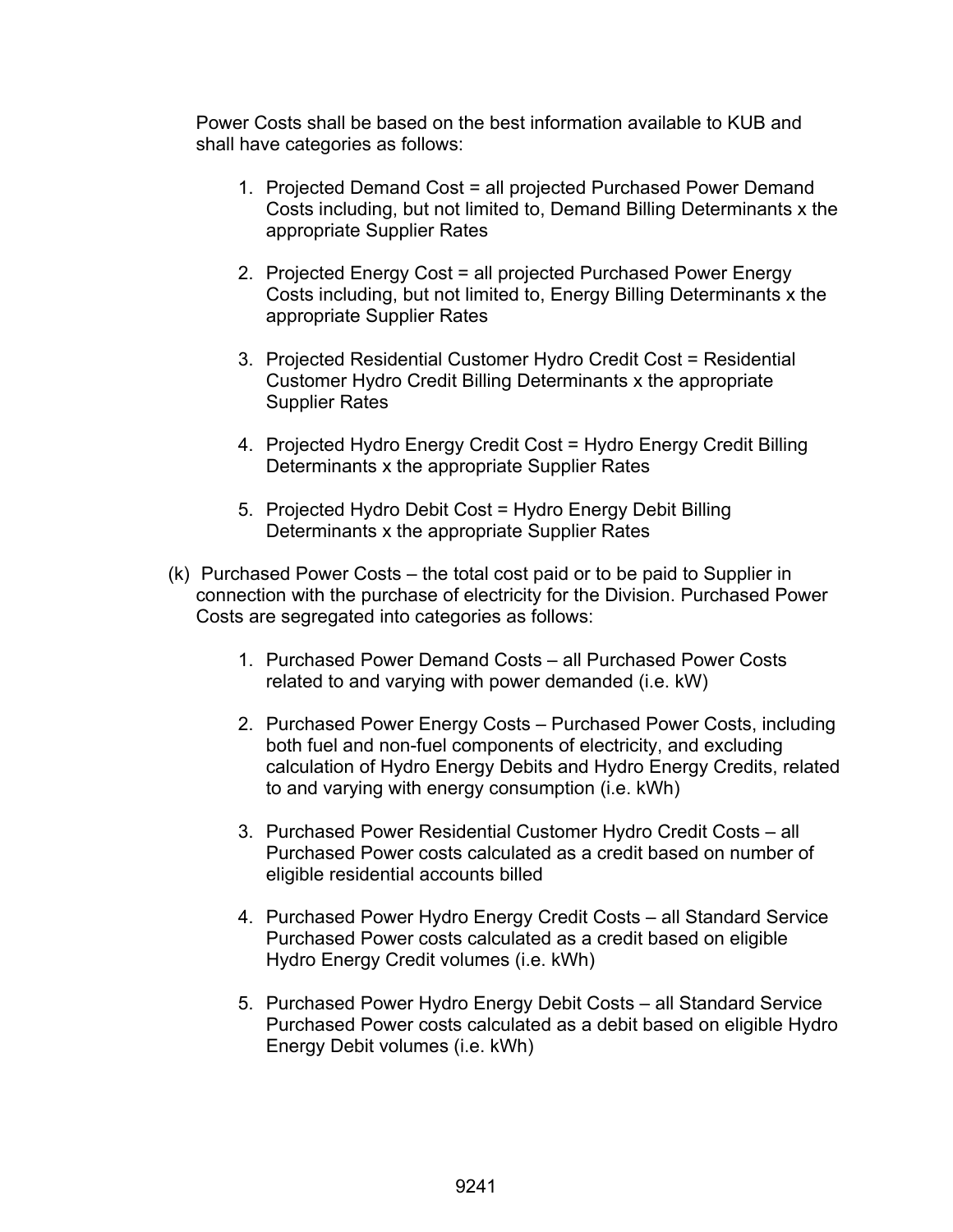All other costs not directly attributable to one of the categories described above shall default to Purchased Power Energy Costs.

All costs not attributable to Manufacturing and General Power Service shall default to Standard Service.

- (l) Standard Service power and energy taken by KUB from Supplier for resale to customers and billed to KUB by Supplier at Standard Service wholesale rates
- (m) Supplier any entity that sells electricity to the Division
- (n) Supplier Rates the Supplier's rates which are known or if not known which are reasonably anticipated to be in effect on the first day of the Adjustment Period
- IV. Seasonal periods shall be determined as defined in the retail rate schedules of KUB's Electric Division.
- V. Computation of the Purchased Power Adjustment Components

All change in costs which can be directly attributed to specific customer classes shall be recovered from those customer classes; where change in costs cannot be directly attributed to specific customer classes those costs shall be divided over all Standard Service demand or energy sales as applicable.

Where change in costs cannot otherwise be directly attributed, the change in costs shall be divided over applicable Energy kWh Sales.

The components of the Purchased Power Adjustment shall be computed and rounded to the nearest hundredth of a cent per kWh, with five thousandths of a cent to be increased to the next higher hundredth of a cent, for adjustments affecting kWh; and computed and rounded to the nearest cent per kW, with five tenths of a cent to be increased to the next higher cent, for adjustments affecting kW, as follows:

- (a) Demand kW Component = Change in Demand Cost kW/Demand kW **Sales**
- (b) Demand kWh Component = Change in Demand Cost kWh/Demand kWh Sales
- (c) Energy Component = Change in Energy Cost/Energy kWh Sales
- (d) Residential Customer Hydro Credit Component = Change in Residential Customer Hydro Credit Cost/Hydro Energy Credit Sales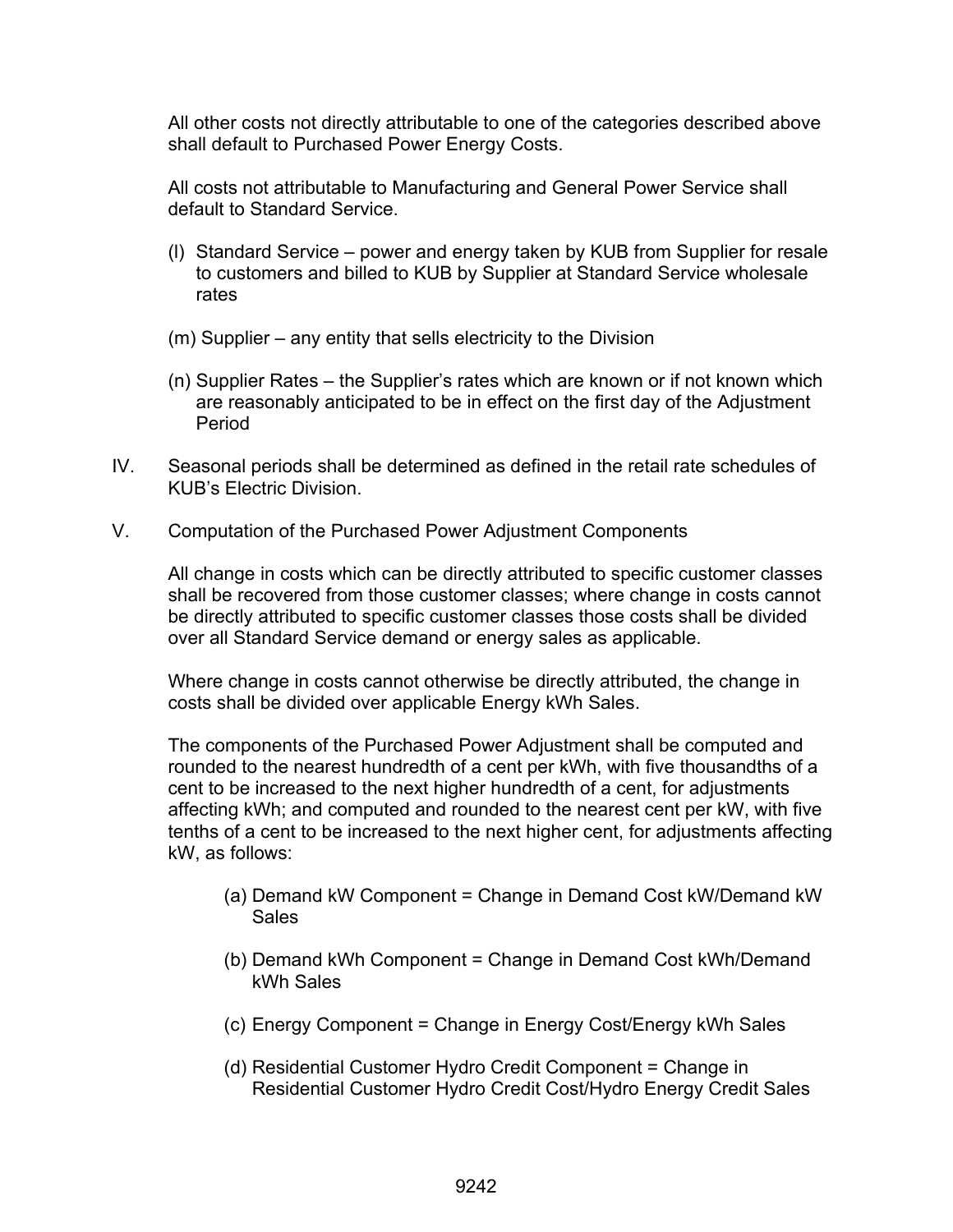- (e) Hydro Energy Credit Component = Change in Hydro Energy Credit Cost/Hydro Energy Credit Sales
- (f) Hydro Energy Debit Component = Change in Hydro Energy Debit Cost/Hydro Energy Debit Sales
- (g) Manufacturing and General Power Service Energy Component Any energy rate per kilowatt hour (kWh) set forth in the current wholesale rate schedules for any rate schedule of the Electric Division duly adopted by the Board for Manufacturing and General Power Service subsequent to this resolution shall be increased or decreased, as applicable, by an amount equivalent to the increase or decrease for the wholesale energy rate for each respective rate schedule, plus an amount to provide for any change in distribution loss charges due to an increase or decrease in the respective wholesale energy rate
- (h) Manufacturing and General Power Service Demand Component Any demand rate per kilowatt (kW) set forth in the current wholesale rate schedules for any rate schedule of the Electric Division duly adopted by the Board for Manufacturing and General Power Service subsequent to this resolution shall be increased or decreased, as applicable, by an amount equivalent to the increase or decrease in the wholesale demand rate for each respective rate schedule, plus an amount to provide for any change in distribution loss charges due to an increase or decrease in the respective demand rate
- VI. Application and Effective Date of the Purchased Power Adjustment
	- (a) The Purchased Power Adjustment shall consist of the following:
		- 1. Standard Service Demand kW Purchased Power Adjustment the Demand kW Component
		- 2. Standard Service Demand kWh Purchased Power Adjustment the Demand kWh Component
		- 3. Standard Service Energy Purchased Power Adjustment the Energy **Component**
		- 4. Residential Hydro Credit Purchased Power Adjustment the Residential Customer Hydro Credit Component and the Hydro Energy Credit Component
		- 5. Hydro Energy Debit Purchased Power Adjustment the Hydro Energy Debit Component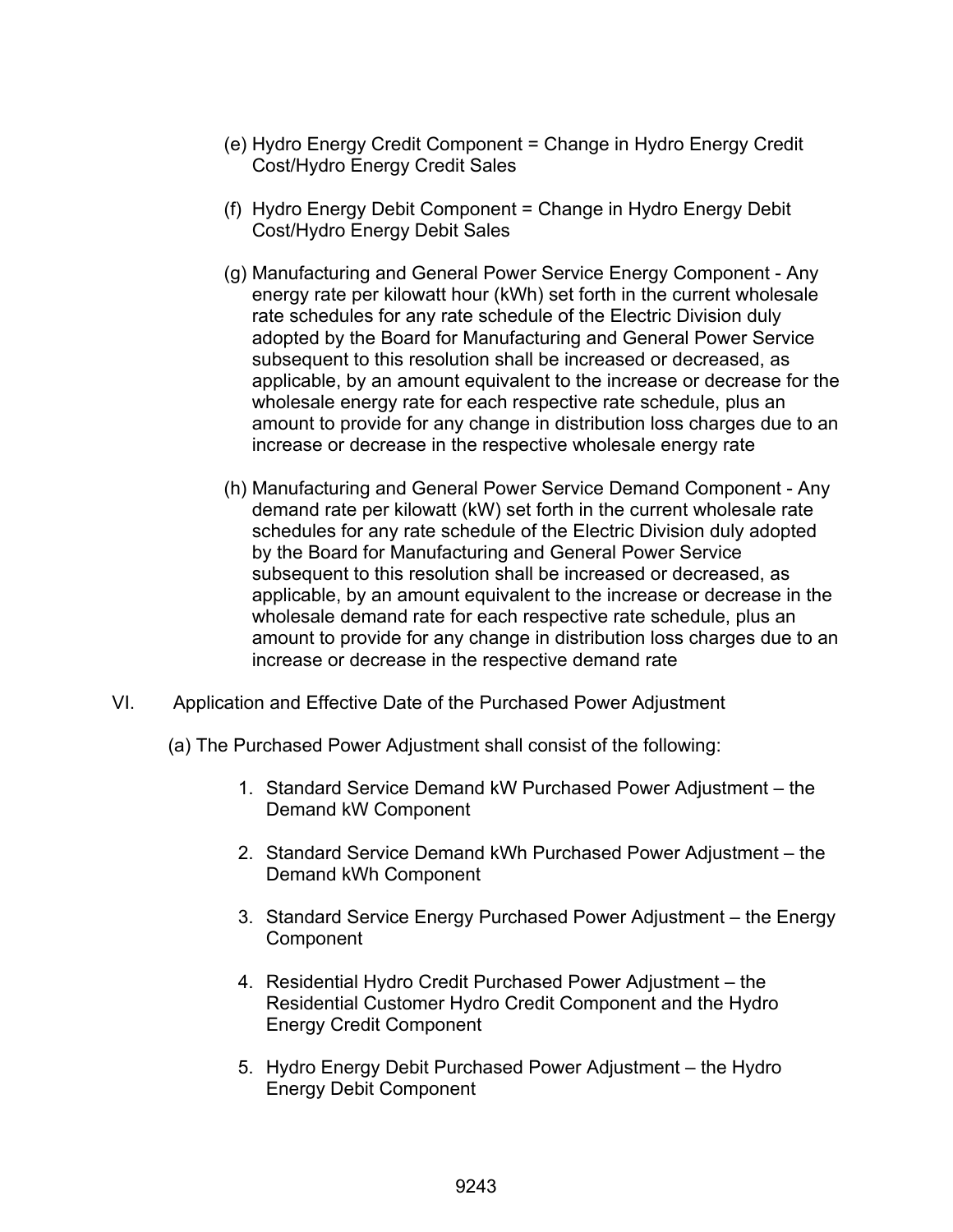- 6. Manufacturing and General Power Service Purchased Power Adjustment – the sum of the Manufacturing and General Power Service Demand Component and the Manufacturing and General Power Service Energy Component
- (b) Each Purchased Power Adjustment shall apply to billing periods beginning on or after the Effective Date of such adjustment.
	- 1. The Standard Service Demand kW Purchased Power Adjustment shall be added to or deducted from, as appropriate, the Base Retail Electric Rates for Rate Schedule GSA, and for any other rate schedule designated for Standard Service of the Electric Division, duly adopted by the Board subsequent to this resolution.
	- 2. The Standard Service Demand kWh Purchased Power Adjustment shall be added to or deducted from, as appropriate, the Base Retail Electric Rates for Rate Schedules RS, GSA, LS, and for any other rate schedule designated for Standard Service of the Electric Division, duly adopted by the Board subsequent to this resolution.
	- 3. The Standard Service Energy Purchased Power Adjustment shall be added to or deducted from, as appropriate, the Base Retail Electric Rates for Rate Schedules RS, GSA, LS, and for any other rate schedule designated for Standard Service of the Electric Division, duly adopted by the Board subsequent to this resolution.
	- 4. The Residential Hydro Credit Purchased Power Adjustment shall be added to or deducted from, as appropriate, the Base Retail Electric Rates for Rate Schedule RS.
	- 5. The Hydro Energy Debit Purchased Power Adjustment shall be added to or deducted from, as appropriate, the Base Retail Electric Rates for any rate schedule, other than Rate Schedule RS, designated for Standard Service of the Electric Division.
	- 6. The Manufacturing and General Power Service Purchased Power Adjustment shall be added to or deducted from, as appropriate, the Base Retail Electric Rates for rate schedules other than those designated for power and energy sold under Standard Service.
- (c) The Purchased Power Adjustment shall be computed as of and shall take effect on the first day of each calendar month (the "Effective Date").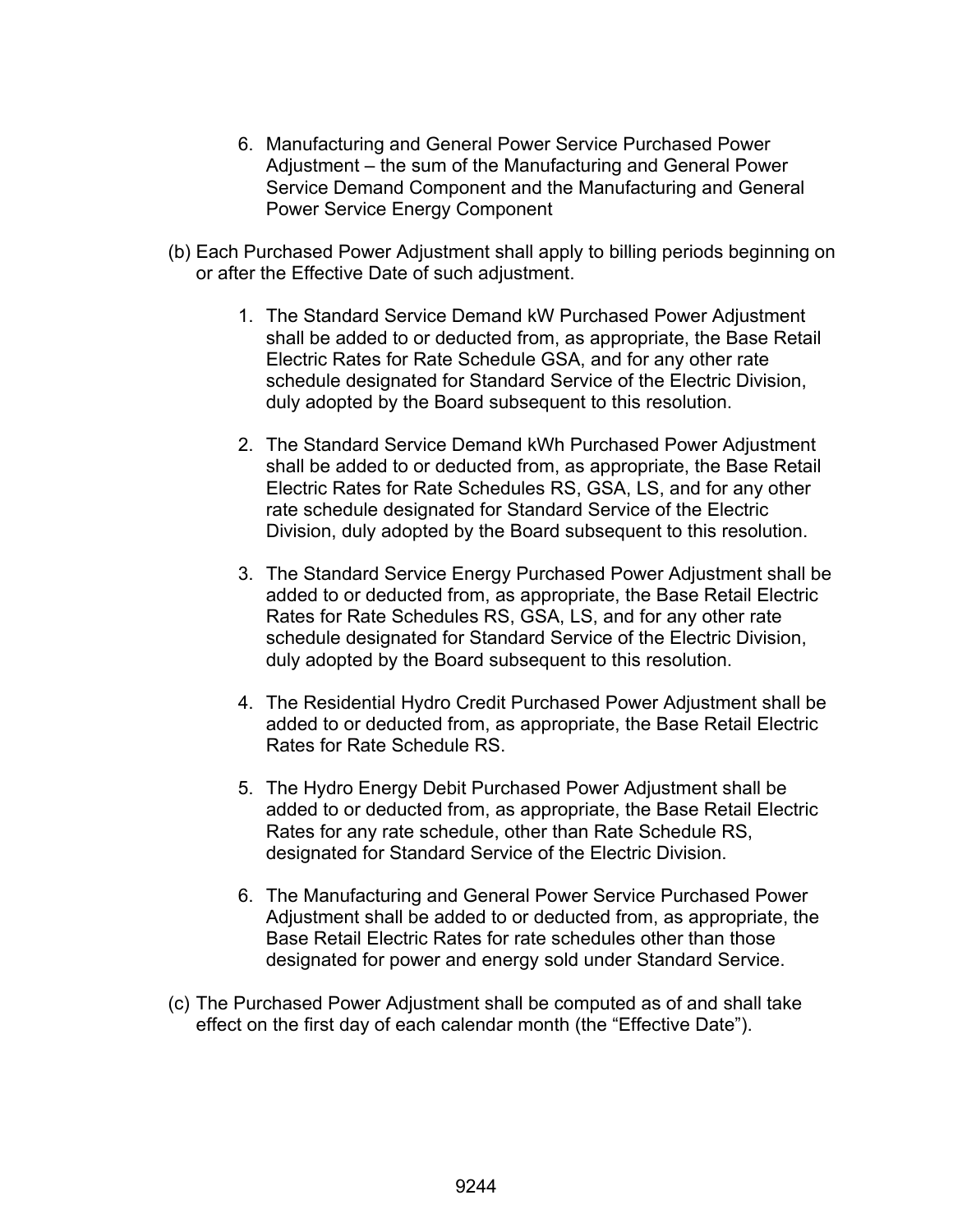- (d) Each computation of the Purchased Power Adjustment shall be promptly filed with the Chief Financial Officer and shall be accompanied with appropriate documentation supporting the calculation of the Purchased Power Adjustment.
- VII. Purchased Power Accounting
	- (a) To appropriately match revenues with the cost of purchased power as contemplated under this PPA, KUB shall originally record Purchased Power Costs as debit entries in the "Unrecovered Purchased Power" account. Monthly KUB shall debit the appropriate subaccount(s) of "Other Power Supply Expenses" with an amount equal to the product obtained by multiplying the appropriate power cost components (the sum of the Base Rates of Purchased Power and the current applicable Purchased Power Adjustment) by the appropriate sales billed to customers. The corresponding monthly credit entry shall be made to the "Unrecovered Purchased Power Cost" account.
	- (b) The "Unrecovered Purchased Power Cost" account shall be subclassified into appropriate subaccounts, but at a minimum separate subaccounts shall be maintained for demand, energy, residential customer hydro credit, hydro energy credit, and hydro energy debit categories of the Purchased Power Costs.
	- (c) If it cannot be determined which subaccount should be debited, the energy subaccount will be debited.
- VIII. Adjustment for Over or Under Recovery of Standard Service Purchased Power Cost
	- (a) To permit amortization of the accumulated balance in the "Unrecovered Purchased Power Cost" account, KUB shall include on August 1 of each year the June 30 balance of the "Unrecovered Purchased Power Cost" account for such year in the calculation of the Standard Service Purchased Power Adjustment. This balance shall be included in each monthly calculation of the Standard Service Purchased Power Adjustment commencing on August 1 and thereafter until the following August 1 at which time it shall be superseded by the then current June 30 balance.
	- (b) The "Unrecovered Purchased Power Cost" balance shall be segregated into demand, energy, hydro energy credit, and hydro energy debit categories, and shall be added to or deducted from, as appropriate, the applicable Demand Costs, Energy Costs, Hydro Energy Credits, and Hydro Energy Debits included in the Standard Service Purchased Power Adjustment.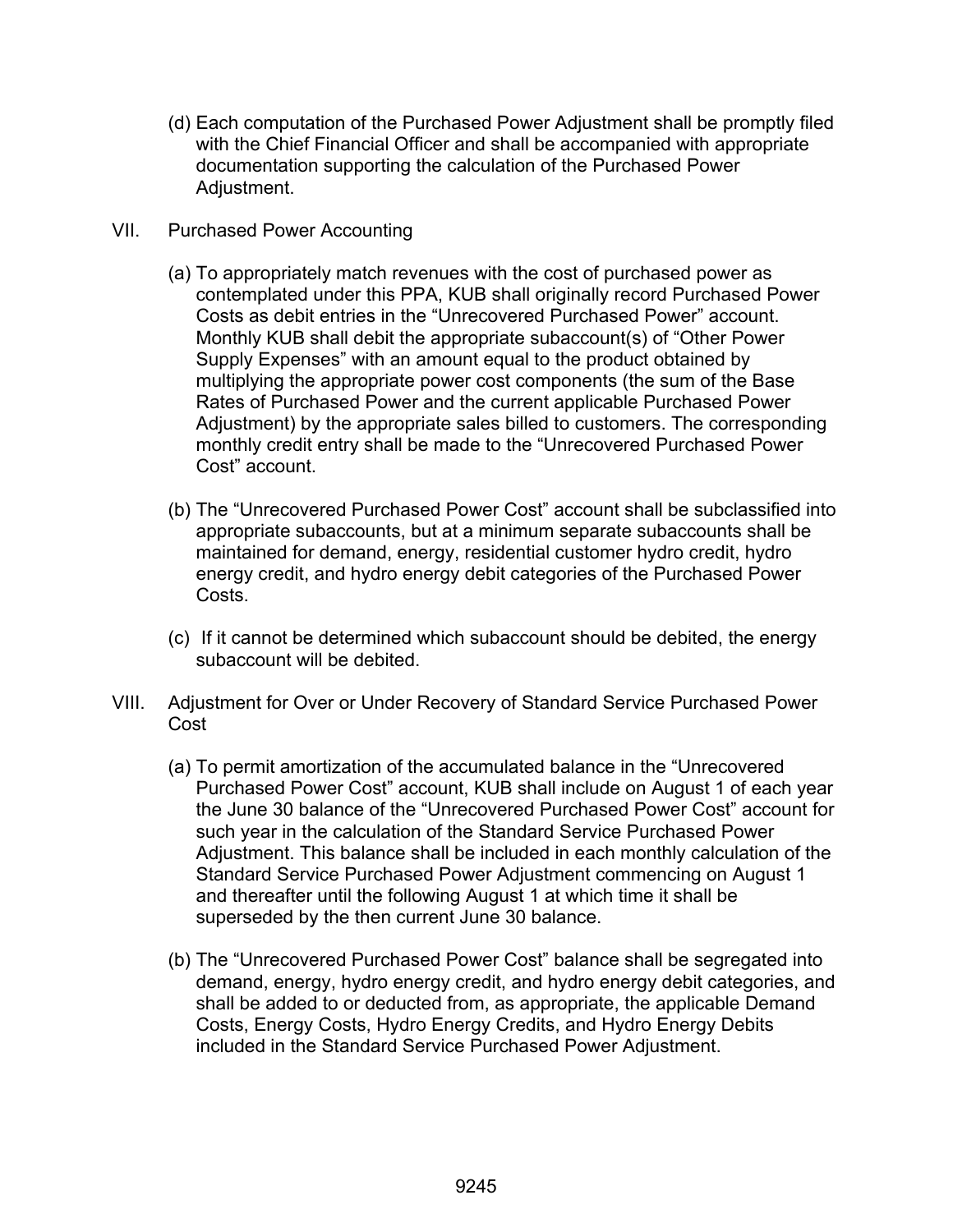## IX. Annual Reporting

Annually KUB shall retain an independent consultant to audit the transactions in the "Unrecovered Purchased Power Cost" account and the related Standard Service Purchased Power Adjustment calculations to verify that the procedures and intent of this Standard Service Purchased Power Adjustment are being followed. The independent consultant shall report his or her findings to The Board's Audit and Finance Committee.

## **Section 3.**

## REPLACEMENT OF CONFLICTING RESOLUTIONS

That the provisions of this Resolution shall supersede and replace any provisions of Resolution No. 1065, as amended, which are in conflict herewith; provided, however, such replacement shall not affect any right accrued or service rendered prior to the effective date of this Resolution.

## **Section 4.**

## EFFECTIVE DATE

 $\overline{a}$ 

That this Resolution shall take effect October 1, 2018.

Celeste Herbert, Board Chair

J. William Coley, Board Secretary

 $\overline{a}$ 

APPROVED ON 1st READING: 8-16-18 APPROVED ON 2<sup>nd</sup> READING: EFFECTIVE DATE: MINUTE BOOK 40 PAGE 9236-9247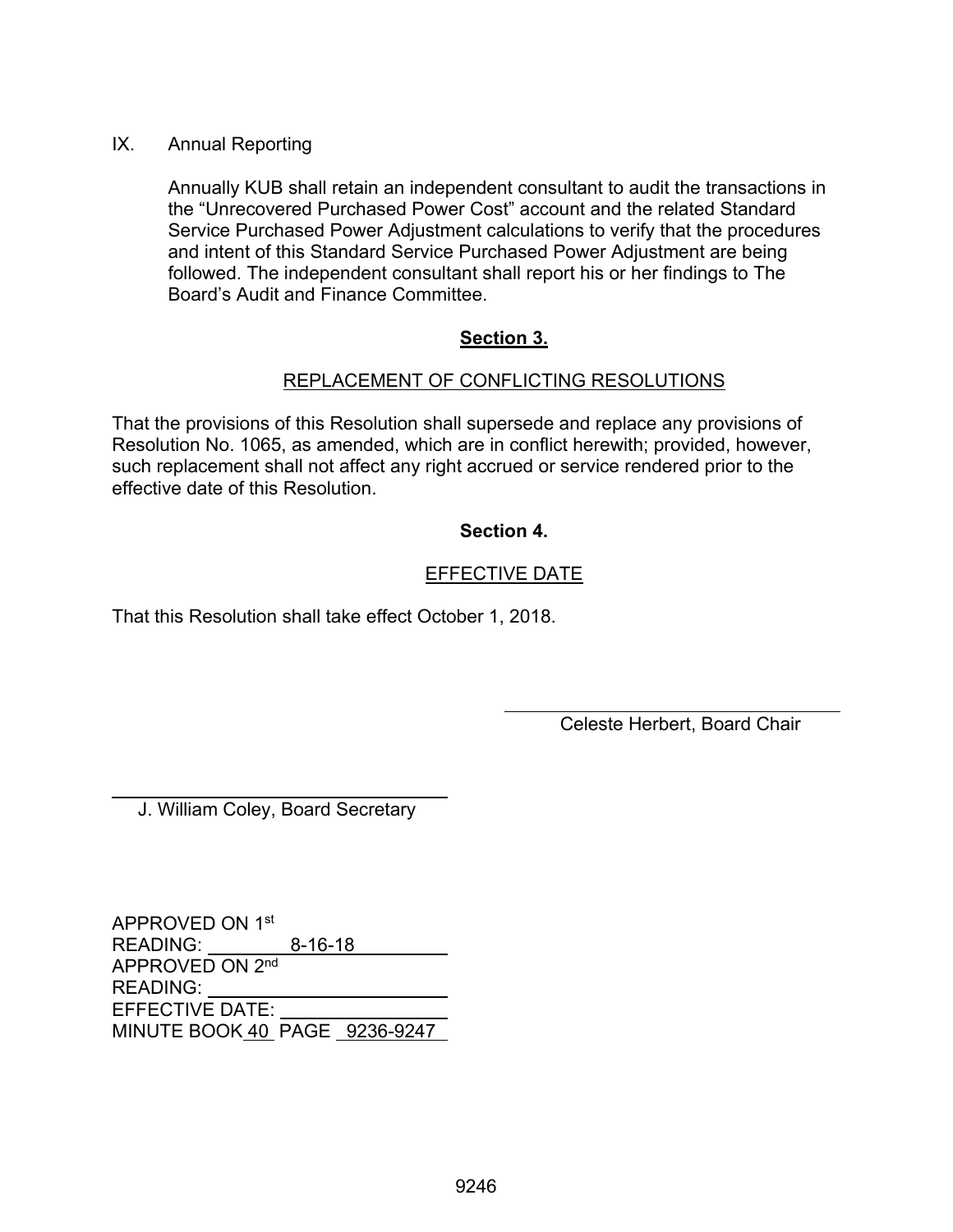## **RESOLUTION 1383 APPENDIX A**

# **BASE RATES OF PURCHASED POWER STANDARD SERVICE**

|                                          | <b>Summer</b>                                     | Winter     | <b>Transition</b> |  |
|------------------------------------------|---------------------------------------------------|------------|-------------------|--|
| <b>Residential Credit Eligible kWh</b>   |                                                   |            |                   |  |
| demand kWh base                          | 0.01975                                           | 0.01935    | 0.01935           |  |
| energy kWh base                          | 0.05462                                           | 0.05462    | 0.05462           |  |
| hydro energy credit                      | $-0.00297$                                        | $-0.00297$ | $-0.00297$        |  |
| <b>Residential Customer Hydro Credit</b> | As Stated in Current Effective Wholesale Contract |            |                   |  |
| <b>Residential Debit Eligible kWh</b>    |                                                   |            |                   |  |
| demand kWh base                          | 0.01975                                           | 0.01935    | 0.01935           |  |
| energy kWh base                          | 0.04886                                           | 0.04886    | 0.04886           |  |
| hydro energy debit                       | 0.00279                                           | 0.00279    | 0.00279           |  |
| GSA1 kWh                                 |                                                   |            |                   |  |
| demand kWh base                          | 0.02383                                           | 0.02342    | 0.02342           |  |
| energy kWh base                          | 0.05533                                           | 0.05533    | 0.05533           |  |
| hydro energy debit                       | 0.00279                                           | 0.00279    | 0.00279           |  |
| GSA2                                     |                                                   |            |                   |  |
| 1st 15,000 kWh                           |                                                   |            |                   |  |
| demand kWh base                          | 0.01990                                           | 0.01949    | 0.01949           |  |
| energy kWh base                          | 0.05926                                           | 0.05926    | 0.05926           |  |
| hydro energy debit                       | 0.00279                                           | 0.00279    | 0.00279           |  |
| additional kWh                           |                                                   |            |                   |  |
| demand kWh base                          | 0                                                 | 0          | 0                 |  |
| energy kWh base                          | 0.05033                                           | 0.05033    | 0.05033           |  |
| hydro energy debit                       | 0.00279                                           | 0.00279    | 0.00279           |  |
| >50kW<br>demand kW base                  | 9.04                                              | 8.25       | 8.25              |  |
| energy kWh base                          | 0                                                 | 0          | 0                 |  |
|                                          |                                                   |            |                   |  |
| GSA3                                     |                                                   |            |                   |  |
| kWh<br>demand kWh base                   | 0                                                 | 0          | 0                 |  |
| energy kWh base                          | 0.05033                                           | 0.05033    | 0.05033           |  |
| hydro energy debit                       | 0.00279                                           | 0.00279    | 0.00279           |  |
| 0-1000 kW                                |                                                   |            |                   |  |
| demand kW base                           | 9.41                                              | 8.65       | 8.65              |  |
| energy kWh base                          | 0                                                 | 0          | 0                 |  |
| >1000 kW                                 |                                                   |            |                   |  |
| demand kW base                           | 11.57                                             | 10.81      | 10.81             |  |
| energy kWh base                          | 0                                                 | 0          | 0                 |  |
| <b>LS kWh</b>                            |                                                   |            |                   |  |
| demand kWh base                          | 0.00375                                           | 0.00375    | 0.00375           |  |
| energy kWh base                          | 0.04013                                           | 0.04013    | 0.04013           |  |
| hydro energy debit                       | 0.00279                                           | 0.00279    | 0.00279           |  |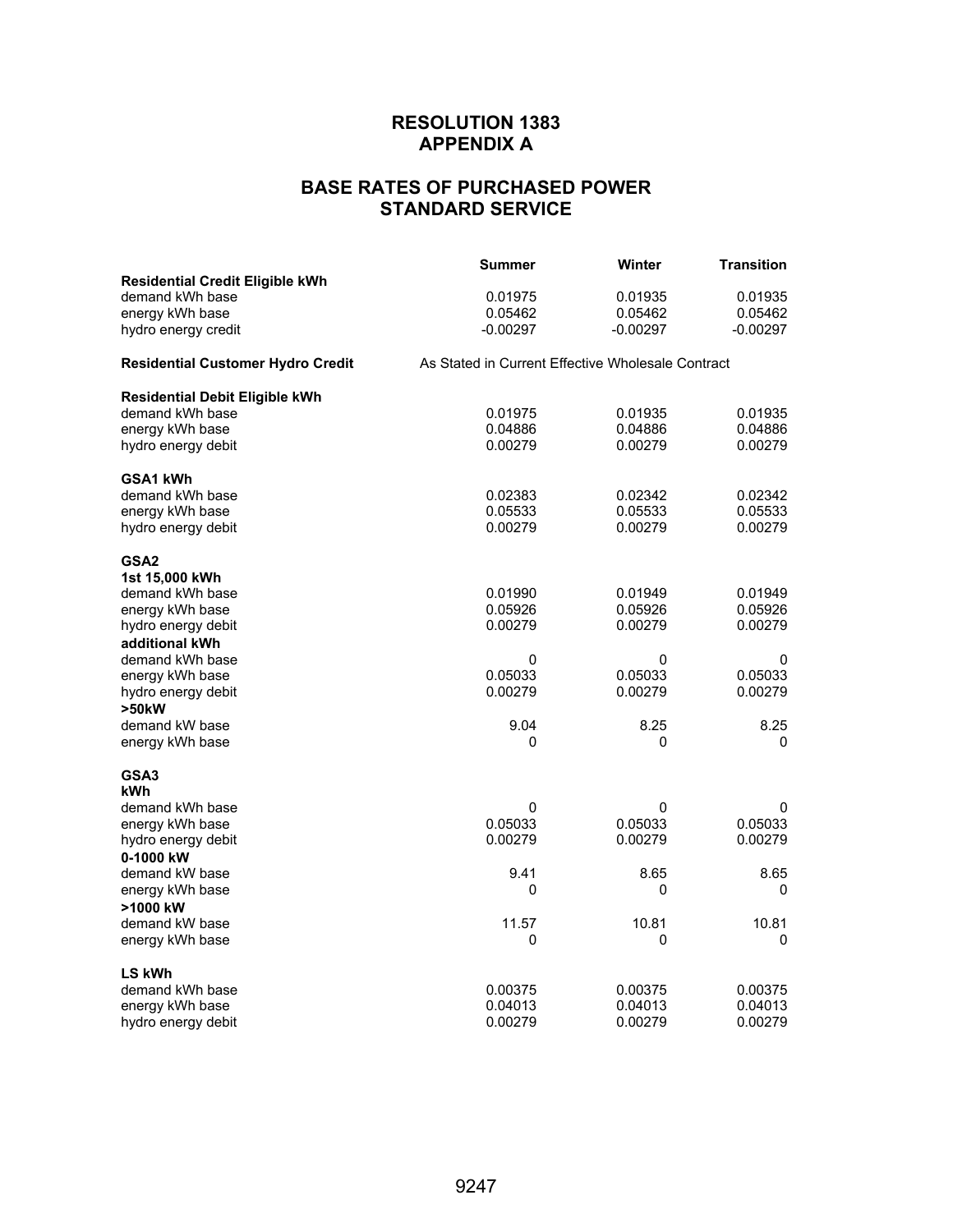

August 10, 2018

Knoxville Utilities Board 445 S. Gay Street Knoxville, Tennessee 37902-1109

Commissioners:

Resolution 1384 requests condemnation authority for two parcels with a single property owner near Third Creek Road. The authority is needed to access existing wastewater lines for maintenance and rehabilitation.

KUB's Consent Decree established that the wastewater system be inspected on a 12-year cycle. Inspection of this particular line has been hindered by the lack of sufficient easements to provide equipment access to these two undeveloped properties. Discussion with the property owner of the two properties has been ongoing since late 2017 with the property owner to purchase the necessary easements. However, to avoid further delays in meeting regulatory requirements, KUB must move forward with condemnation. Further information about the parcels is included for your review.

I recommend adoption of Resolution 1384.

Respectfully submitted,

Nintha Roach

Mintha E. Roach President and CEO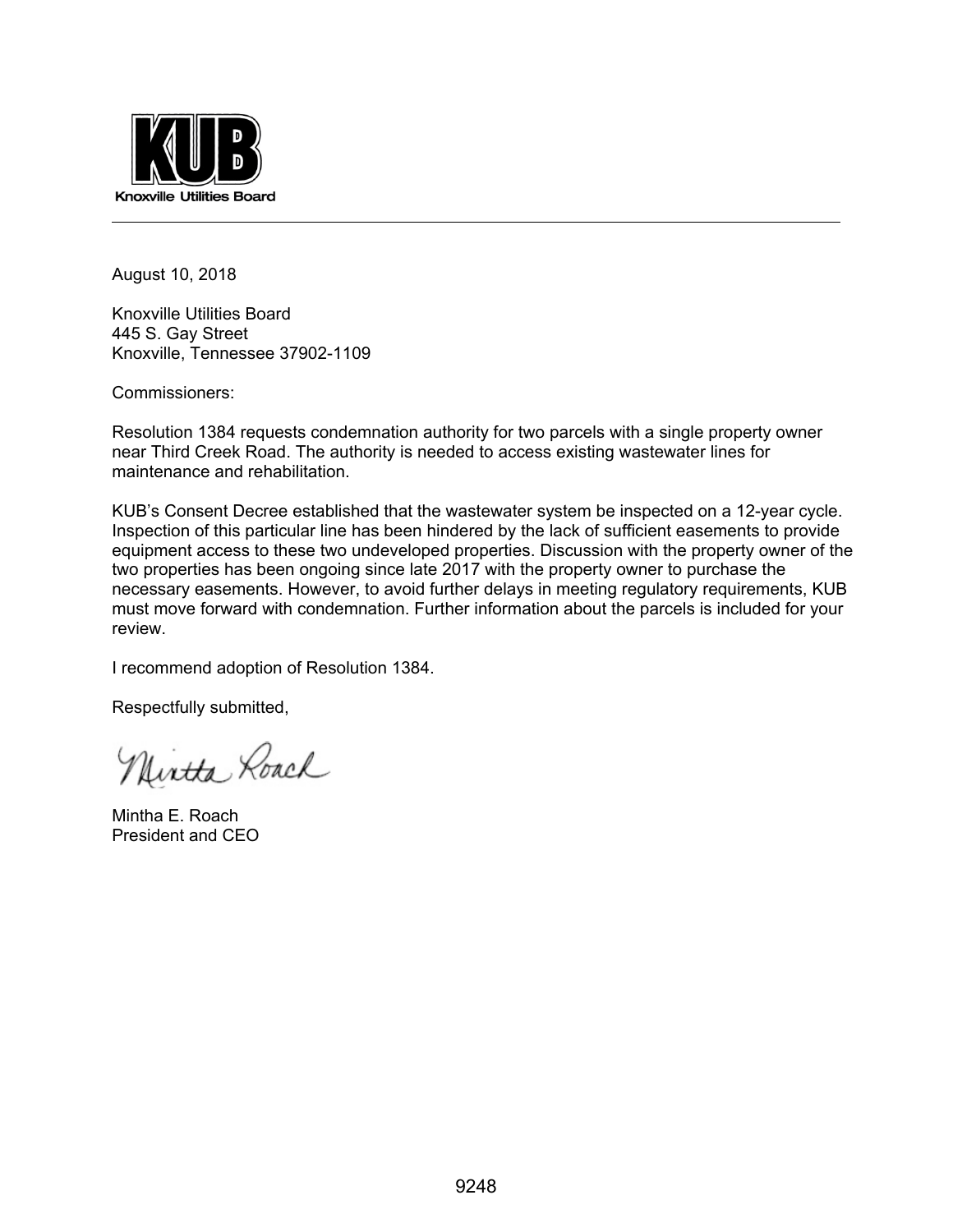# **RESOLUTION NO. 1384**

## **A Resolution Authorizing the Condemnation and the Taking of Permanent Utility Easements and Temporary Construction Easements on two Certain Properties located near Third Creek Road, Knoxville, Knox County, Tennessee**

**Whereas**, supplying the public need and demand for wastewater service makes it necessary and desirable for KUB to improve the wastewater system and all related equipment (the "Facilities") on a portion of two certain properties located in the Third Creek Road area of Knoxville, Knox County, Tennessee, and being more particularly described on Knox County Tax Maps; CLT Map 093 G B Parcel 4 and 093 G B Parcel 8; and

**Whereas**, KUB is making improvements to the Facilities in the Third Creek Road area to serve the needs of the community; and

**Whereas**, permanent utility easements and temporary construction easements across the aforesaid properties must be obtained for the construction and location of the Facilities; and

**Whereas**, in the opinion of this Board, the easements for the properties described in this Resolution best meet the needs and requirements of the public for the location of the Facilities; and

**Whereas**, time is of the essence in constructing the Facilities and it is advantageous for KUB officials to be authorized to condemn and acquire the necessary easements in the event that they cannot be acquired by negotiations at prices that KUB considers reasonably representative of the value of such property interests.

**Now, Therefore, Be it Hereby Resolved by the Board of Commissioners of the Knoxville Utilities Board:** 

**Section 1.** That this Board finds and declares:

- (a) That public convenience and necessity require the installation of the Facilities in the Easements for the property described herein, so as to provide adequate utility service to the public, including the present and prospective customers of KUB's wastewater system.
- (b) That the cost of the Easements, as mentioned in the preceding paragraph, be and the same shall be paid from appropriations heretofore made by this Board for the operation and construction program of the Wastewater Division.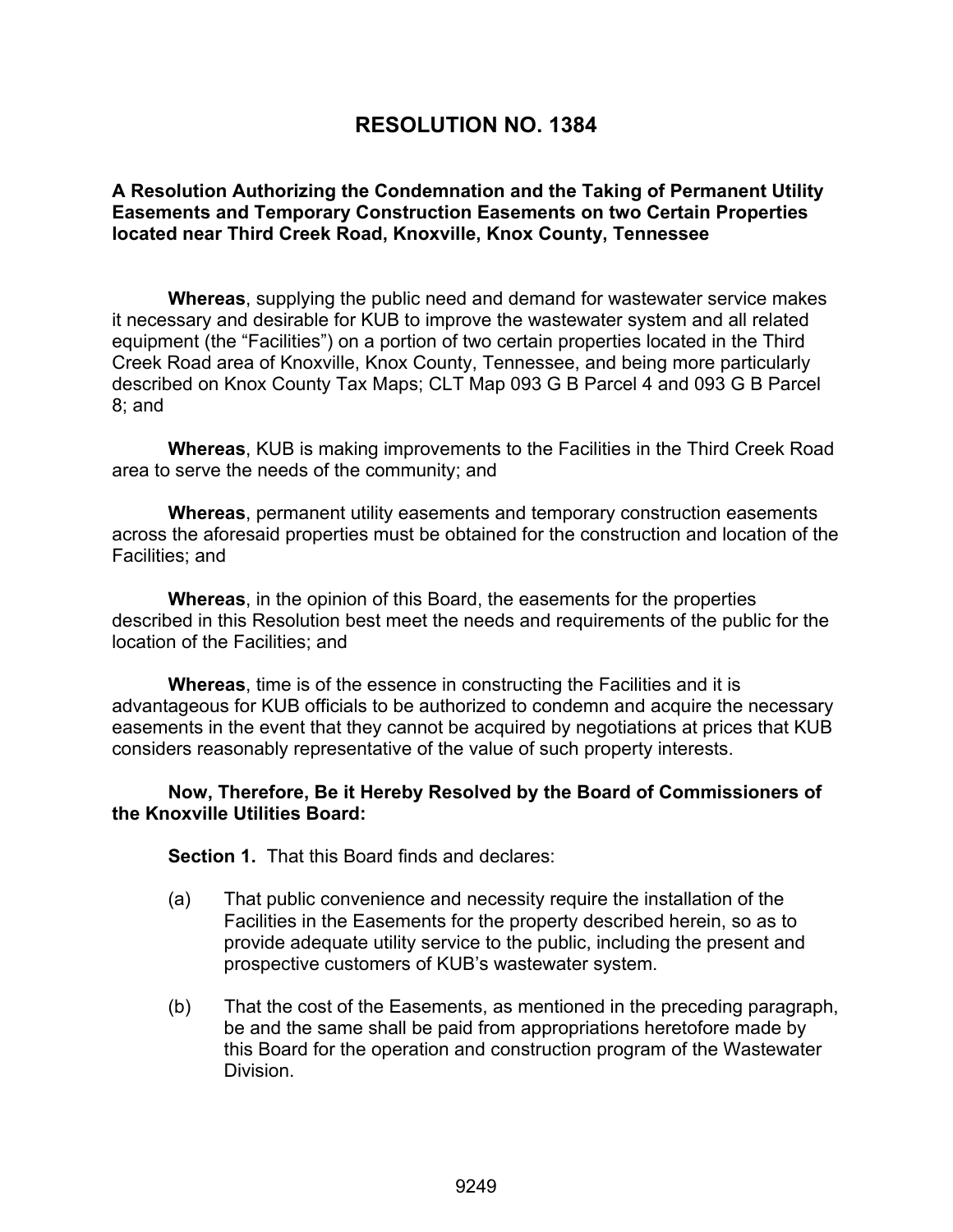(c) That for the purpose of placing, constructing, repairing, maintaining, rehabilitating, improving and replacing the Facilities on the property described herein, there shall be condemned such permanent utility, temporary construction and access easements across the aforementioned properties, as may be determined to be necessary by the President and CEO or her designee.

**Section 2.** That the President and Chief Executive Officer and the General Counsel for KUB, are hereby authorized and directed to take all action and do all things necessary or desirable for the acquisition of said properties described in Section 1 of this Resolution, by condemnation or otherwise, including, without limitation, the institution of a suit in the name of KUB against any and all persons having any interest in the affected property, for the condemnation thereof, and the determination of the amount of any deposit to be made in connection with any such suit.

**Section 3.** That this Resolution shall take effect upon its passage.

 Celeste Herbert/s Celeste Herbert, Chair

 Bill Coley/s Bill Coley, Board Secretary

APPROVED ON 1st & FINAL READING: 8-16-18 EFFECTIVE DATE: 8-16-18 MINUTE BOOK 40\_ PAGE 9249-9250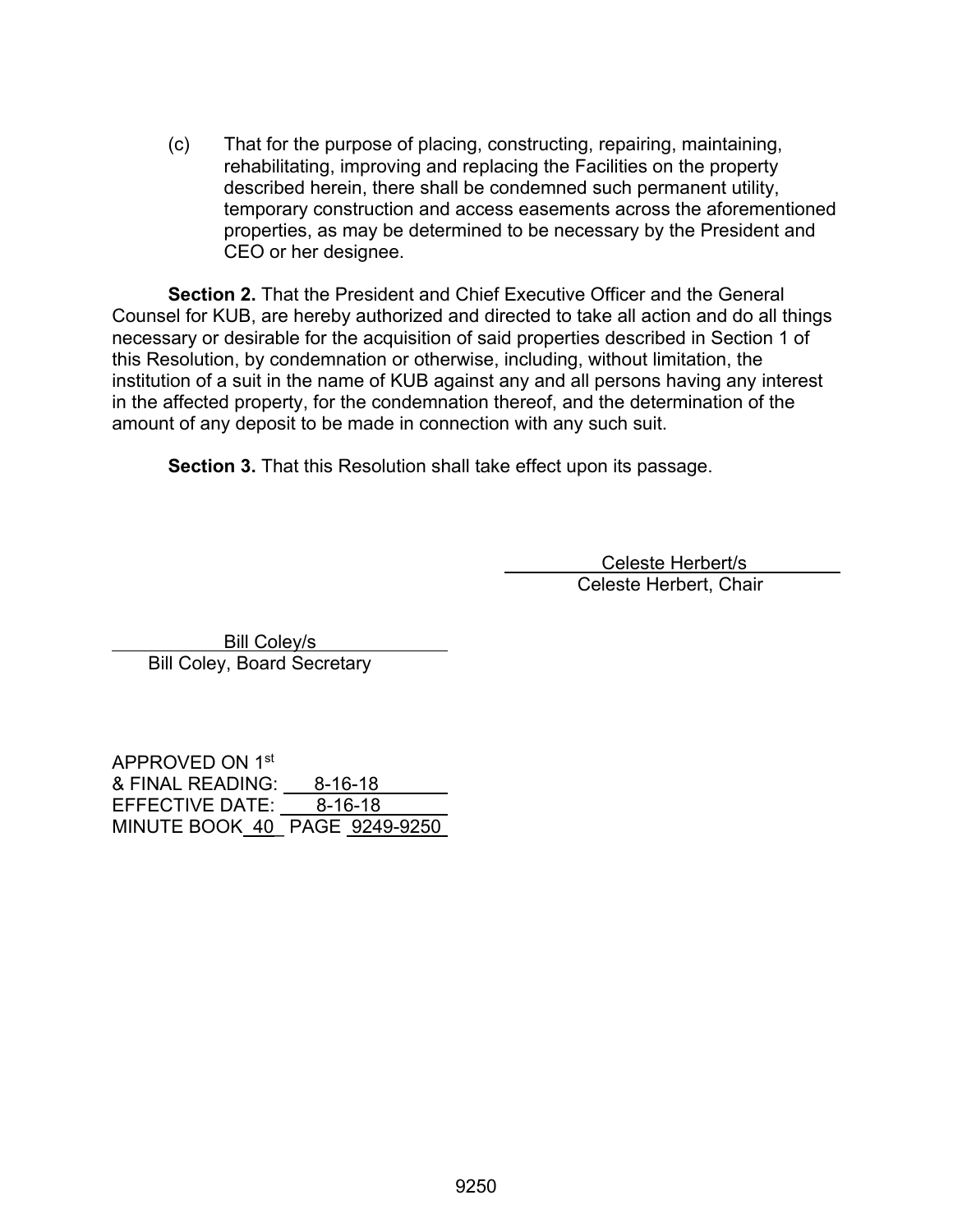# **RESOLUTION 1385**

## **A Resolution Appointing Gabriel J. Bolas II as President and Chief Executive Officer of Knoxville Utilities Board**

 **Whereas,** the upcoming retirement of Mintha E. Roach, President and Chief Executive Officer of Knoxville Utilities Board (KUB) requires that the Board of Commissioners of KUB (Board) fulfill its obligations to appoint a President of the KUB System pursuant to the requirements of the Knoxville City Charter, Article XI, Section 1110; and

**Whereas,** Gabriel J. Bolas II has the executive ability and experience sufficient to perform the duties and responsibilities of President and Chief Executive Officer; and

**Whereas,** it is in the best interest of KUB and its ratepayers and therefore the desire of the Board that Gabriel J. Bolas II be appointed President and Chief Executive Officer of KUB.

#### **Now, Therefore, Be It Hereby Resolved by the Board of Commissioners of the Knoxville Utilities Board:**

**Section 1.** Gabriel J. Bolas II is hereby appointed President and Chief Executive Officer of the Knoxville Utilities Board and is authorized to perform the duties and responsibilities of President and Chief Executive Officer as provided in the Knoxville City Charter and KUB By-Laws.

**Section 2.** That the authority granted pursuant to this Resolution shall take effect immediately upon its passage.

> Celeste Herbert/s Celeste Herbert, Chair

 Bill Coley/s Bill Coley, Board Secretary

APPROVED ON 1st & FINAL READING: 8-16-18 EFFECTIVE DATE: 8-16-18 MINUTE BOOK 40 PAGE 9251